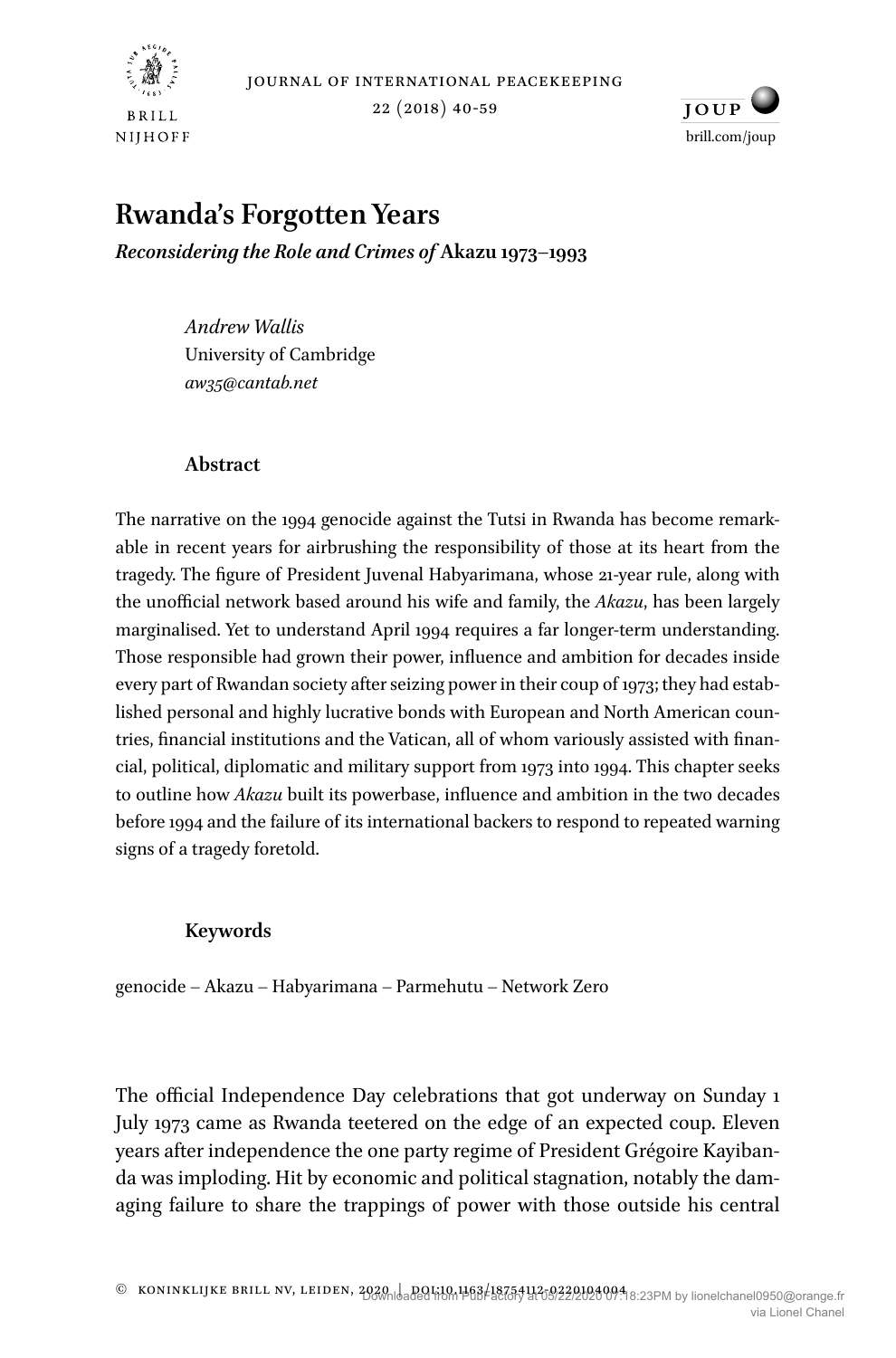regional support base, Kayibanda's future was bleak. During the previous months he had thrown his support behind the ethnic scapegoating of the Tutsi minority in an effort to deflect blame for his own regime failures. The tactic had worked when he first seized power, unifying the Hutu majority against the '*inyenzi*' threat. But times had changed. Kayibanda's fate and that of his regime was sealed by his failure to validate the vaulting ambitions of the northern officer corps in his army. He underestimated the danger posed by General Juvenal Habyarimana, his defence minister and head of the army and Habyarimana's close friends and allies from the Bushiru region in the north of the country: highly ambitious young officers like Major Aloys Nsekalije, Lieutenant Colonel Alexis Kanyarengwe, Major Sabin Benda, Major Laurent Serubuga, Major Laurent Simba, Major Théoneste Bagosora and Captain Elie Sagatwa.

Four days after Kayibanda's final speech to the nation given at the Independence Day event, his 11-year rule came to an abrupt end. On the evening of 4th July Habyarimana, allied with ten 'comrades',<sup>[1](#page-1-0)</sup> launched a swift and decisive military coup. By the following morning Kayibanda had been arrested along with hundreds of his family, politicians and military, most from the centre and south of the country. Habyarimana, in a message to the nation, declared that 'enemies of peace' who had in previous times 'disturbed public order by sowing discord and dividing the country into regional groups', had been overthrown. The National Guard, headed by Habyarimana, had taken control as it could no longer tolerate this atmosphere or 'keep its arms crossed'. Ending by announcing 'Long Live Peace and National Unity,' the new military regime set about establishing what was, for most Rwandans, a carbon copy of what had gone before during the past 11 years. The significant difference this time was that the ruling clique was a Hutu one from the north rather than the centre and south.

Born on 8 March 1936 to deeply religious parents – his father was a Catholic catechist at the imposing red brick parish church in Rambura, near Gisenyi – Habyarimana had initially been educated at Nyundo seminary before switching to medical studies at Lovanium University in Zaire. Unrest and antiforeigner sentiment forced him to quit and return home where his impressive physical build and Hutu ethnicity led to his swift recruitment by the Belgian

<span id="page-1-0"></span><sup>1</sup> The 11 were Major General Juvenal Habyarimana (Gisenyi), Lieutenant Colonel Alexis Kanayarengwe (Ruhengeri), Major Aloys Nsekalije (Gisenyi), Major Sabin Benda (Ruhengeri), Major Epimaque Ruhashya (Kigali), Major Fabien Gahimano (Gisenyi), Major Jean-Nepomuscene Munyandekwe (Gitarama), Major Laurent Serubuga (Gisenyi), Major Bonaventure Buregeya (Gisenyi), Major Bonaventure Ntibitura (Ruhengeri) and Major Aloys Simba (Gisenyi). Only one (Ruhashya) was a Tutsi, and only two (Ruhashya and Munyandekwe) were not from the northern prefectures of Ruhengeri and Gisenyi.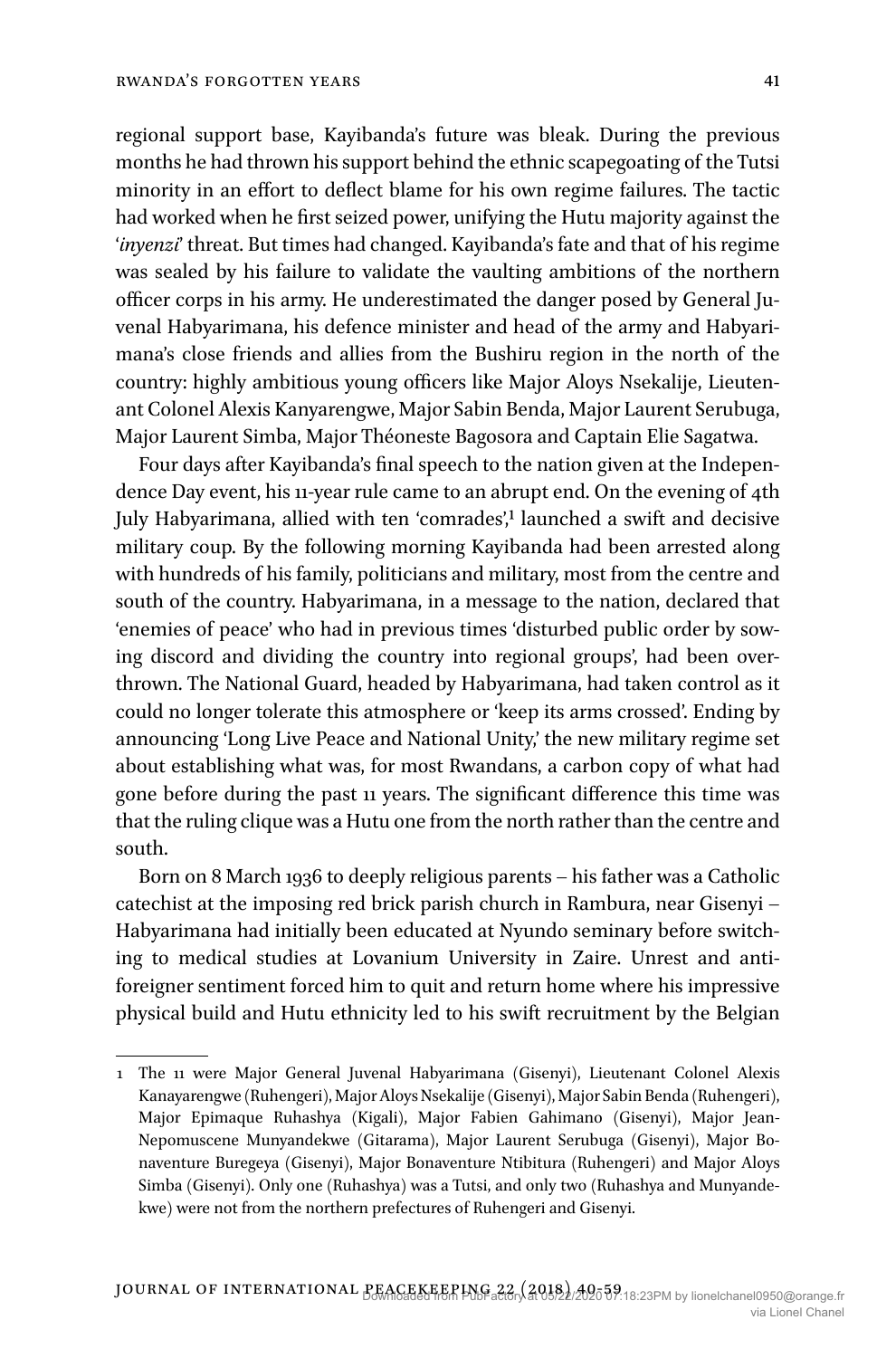colonial authorities. In December 1961 Habyarimana passed out of military college as number 001, becoming the very first officer in what was to become the new Rwandan national army. A hard worker, with army discipline reinforcing his tough early life grafting in the fields with his father, Habyarimana spoke excellent French, dressed immaculately and was an imposingly tall and wellbuilt figure. Never one to suffer fools gladly, and with an explosive temper, a major political and personal weakness was acute indecisiveness. His ambition for power and wealth was matched, like his predecessor Kayibanda, with a failure to act decisively to avert disaster. Ultimately though, his biggest strength was to become his greatest weakness: his family. In August 1963 Habyarimana's marriage to local girl Agathe Kanziga gave him what he needed most to succeed – a relationship with royalty. Her direct lineage to the Hutu Bushiru kings, allied with her father Gervais being both a former sub chief and now a wealthy owner of a textile business, was from the start a source of power and political strength. With Agathe came close family members: her brother Protais Zigiranyirazo, known as 'Monsieur Z', and cousins Elie Sagatwa and Seraphin Rwabukumba.

Habyarimana faced multiple challenges on seizing power. Despite promises to unify the nation regardless of ethnicity or region, the northern clique that backed the new president continued Kayibanda's anti-Tutsi discrimination. The former president's Parmehutu party was banned and Habyarimana's own single party, the MRND (National Revolutionary Movement for Development) took its place. It was not just a matter of having a new one party state: there was the need to make sure hearts and minds were quickly 'recalibrated'. The sole radio station, Radio Rwanda was given over to lengthy ballads rejoicing in the president's goodness and fatherly affection for his people as well as his hard work on their behalf. The press such as it was – the weekly regime newspaper *Imvaho* ('news') and Catholic weekly *Kinyamateka* – reported purely on state success stories and Habyarimana's accomplishments. All communes were instructed to hold weekly '*animation*' events. This significant propaganda tool was designed to push the Habyarimana brand into the lives of every citizen. The assembled populace would spend the afternoon dancing and singing, reciting poetry and stories with the sole aim of extolling the president and the state. Everyone was expected to wear a button lapel badge with Habyarimana's smiling face upon it. Catholic archbishop Vincent Nsengiyumva, who served on mrnd's central committee, proudly wore his badge alongside his crucifix. It was difficult to know whether his loyalty was to his earthly saviour Habyarimana or his spiritual one.

As this 'social revolution' got into full flow in the mid 1970s, Habyarimana sent his ambassadors around the Foreign Ministries of Europe and North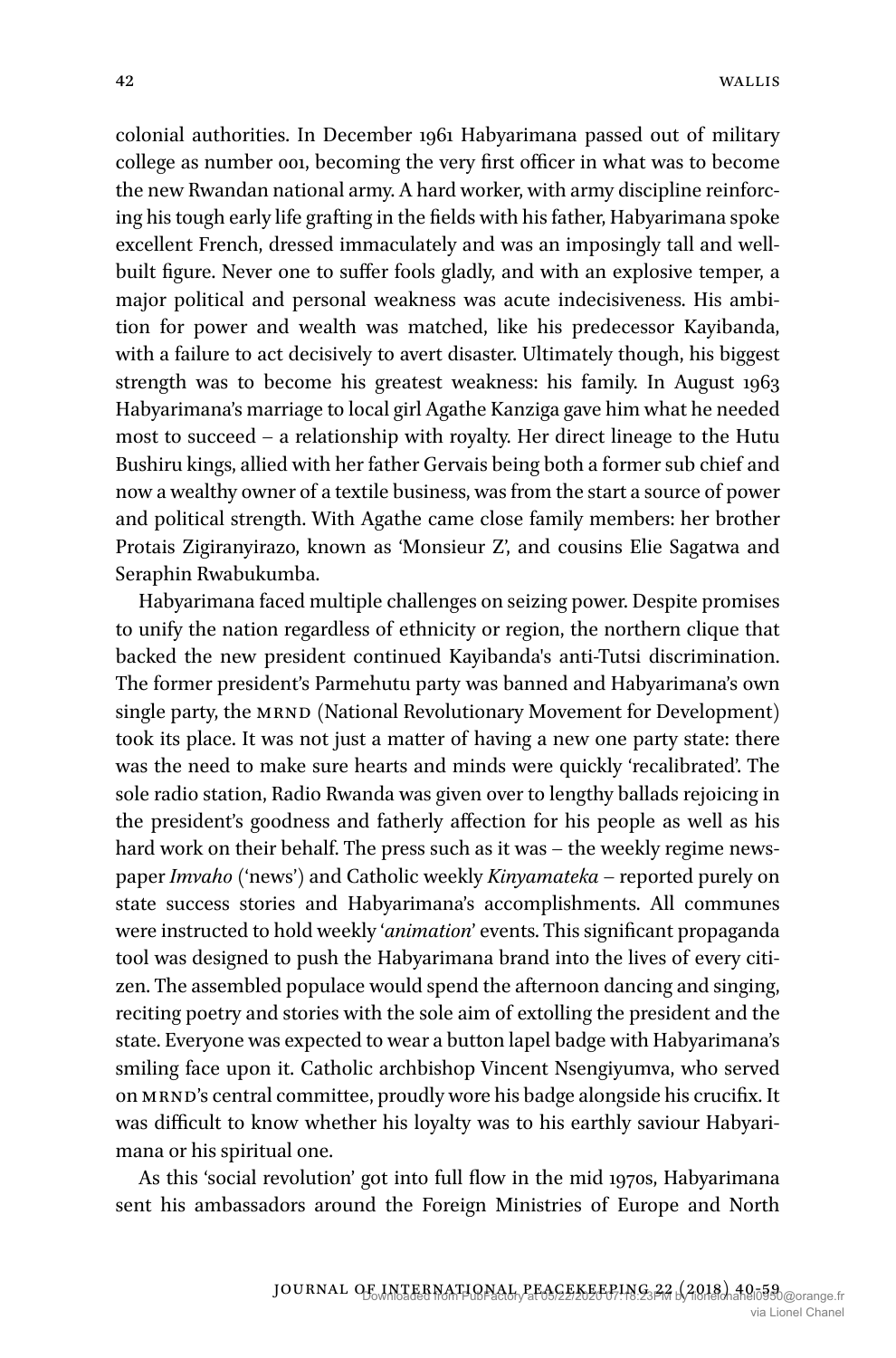America to reassure the international community that Rwanda was very much open for business. His diplomatic envoys insisted the coup had been a necessary, but bloodless, event. Rwanda, under Habyarimana, could be relied upon as a peaceful, prosperous and steadfast ally. Unlike Kayibanda who avoided foreign travel where possible in favour of a quiet family life at his small residence outside Gitarama, Habyarimana and Agathe positively flourished when mixing with presidents and world leaders. Trips to Brussels and Bonn, Washington and Paris were to be fully enjoyed, with state banquets, shopping trips and a chance to relish the luxury living Rwanda was yet to welcome.

France rewarded Habyarimana with a new presidential plane and military pact. King Baudouin of Belgium and wife Queen Fabiola became firm family friends. Peter Molt from the Rhineland-Palatinate and Charles Jeanneret from Switzerland became high profile and highly paid presidential advisors. The World Bank and IMF were happy to throw money at the 'Switzerland of Africa' as it was regarded, with precious little analysis or due diligence. Outrages such as the World Bank's notorious gbk project that ran for seven very lucrative years from 1980–87 were allowed to take place[.2](#page-3-0) Instead of protecting the last remaining natural forest in the centre and north west of the country and its indigenous inhabitants – many of them Tutsi and Twa – who had lived there for generations, the lavish new international funds were quickly 'repurposed'. Virgin forest was cut down, the local inhabitants expelled and huge cattle ranches carved out. Agathe, Z, Seraphin, Serubuga, Habyarimana and the regime clique were the beneficiaries.

On 21 May 1979 the effort to assert Rwanda's significance on a regional and indeed world stage was rewarded as the 6th Franco-African summit took place in Kigali. Habyarimana played host to 24 francophone leaders and the French president Giscard d'Estaing. There was a notable Rwandan absentee from this major event: Grégoire Kayibanda. Within days of his 'bloodless' coup Habyarimana had rounded up hundreds of the former president's supporters – diplomats, military, politicians, ministers and some of his family. Over the coming months they were tortured and brutally murdered. Kayibanda's wife Véridiane (Diane) died from a 'mystery illness' while under house imprisonment. On 15 December 1976 her husband was murdered in his own home, probably by Sagatwa and on orders from the presidency. There was no

<span id="page-3-0"></span><sup>2</sup> See *Isibo*, 'Those who seized the Gishwati Project were aping Kinani', No. 70, 25 September 1992; World Bank, Project Completion Report, 'Rwanda, Integrated Livestock and Forestry Development', (Credit 1039-Rw), 12 April 1991.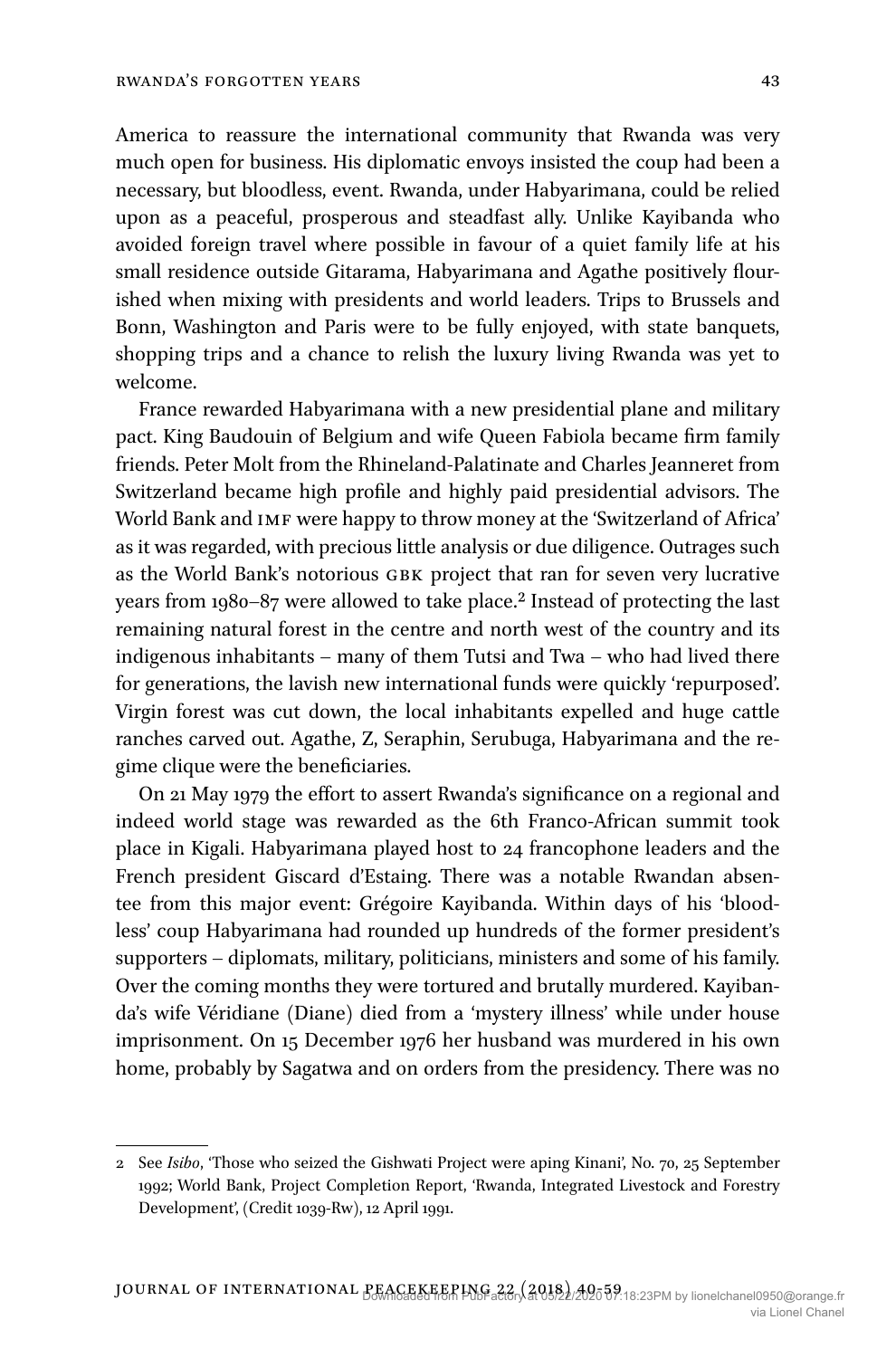state funeral; the man who had presided over Rwandan's independence was swiftly and unceremoniously buried in a small plot in his own garden.<sup>[3](#page-4-0)</sup>

The disappearance of such a number of high profile individuals failed to alert western allies to the far darker side of the regime they were feting with political and diplomatic plaudits and financial largesse. The Archbishop of Kigali, André Perraudin, a close friend and mentor to Kayibanda, along with some Rwandan bishops, made half-hearted requests to visit the political prisoners on behalf of their families. These were unsurprisingly rejected: the prisoners had long since been killed.

The speed with which Habyarimana's authoritarian regime was able to control and corrupt all aspects of Rwandan life can best understood by examining the political tracts that began to appear in Kigali in 1979, only five years after the coup. The first tracts accused Laurent Serubuga the deputy army chief of staff and Pierre-Celestin Rwagafilita, deputy head of the Gendarmerie, of breath-taking corruption, embezzling public funds, counterfeiting money, insatiable greed, wild ambition and 'hopeless and mediocre capabilities'.[4](#page-4-1) Later tracts went further targeting Habyarimana for his greed, listing his recent and lengthy property, cash and luxury car acquisitions around the world. They questioned how the president had more offices of state than even the infamous ruler of the Central African Republic, the self-proclaimed Emperor Bokassa. Both *Umuganda* and *animation* were ridiculed, while the lavishing of funds purely on Habyarimana's northern homeland to the detriment of the centre and south was highlighted as highly damaging to national unity. It was interesting to note the tract written by Kayibanda's former MDR-Parmehutu party attacked the president not just for personal abuses and also for being too soft on the Tutsi. Accordingly he should immediately to 'restore the values of the Muhutu before their anger bursts out.' In fact Habyarimana, despite promising ethnic unity, had moved to disenfranchise the Tutsi minority from all areas of public life to such an extent that during the late 1970s and 80s they were almost unnoticeable. They would be tolerated but nothing more. The only exceptions were businessmen like Valens Kajeguhakwa who were allowed to make money only because *Le Clan* could enrich themselves by effectively seizing a considerable part of the profits.

<span id="page-4-0"></span><sup>3</sup> For accounts of Kayibanda's death see Andrew Wallis, *Stepp'd in Blood: Akazu and the Architects of the Rwandan genocide against the Tutsi*, Basingstoke, (Zero Books 2019), pp. 71–74.

<span id="page-4-1"></span><sup>4</sup> The first tract appeared on 7 March 1979, and was in the form of an open letter from the National Bank's governor Jean Birara.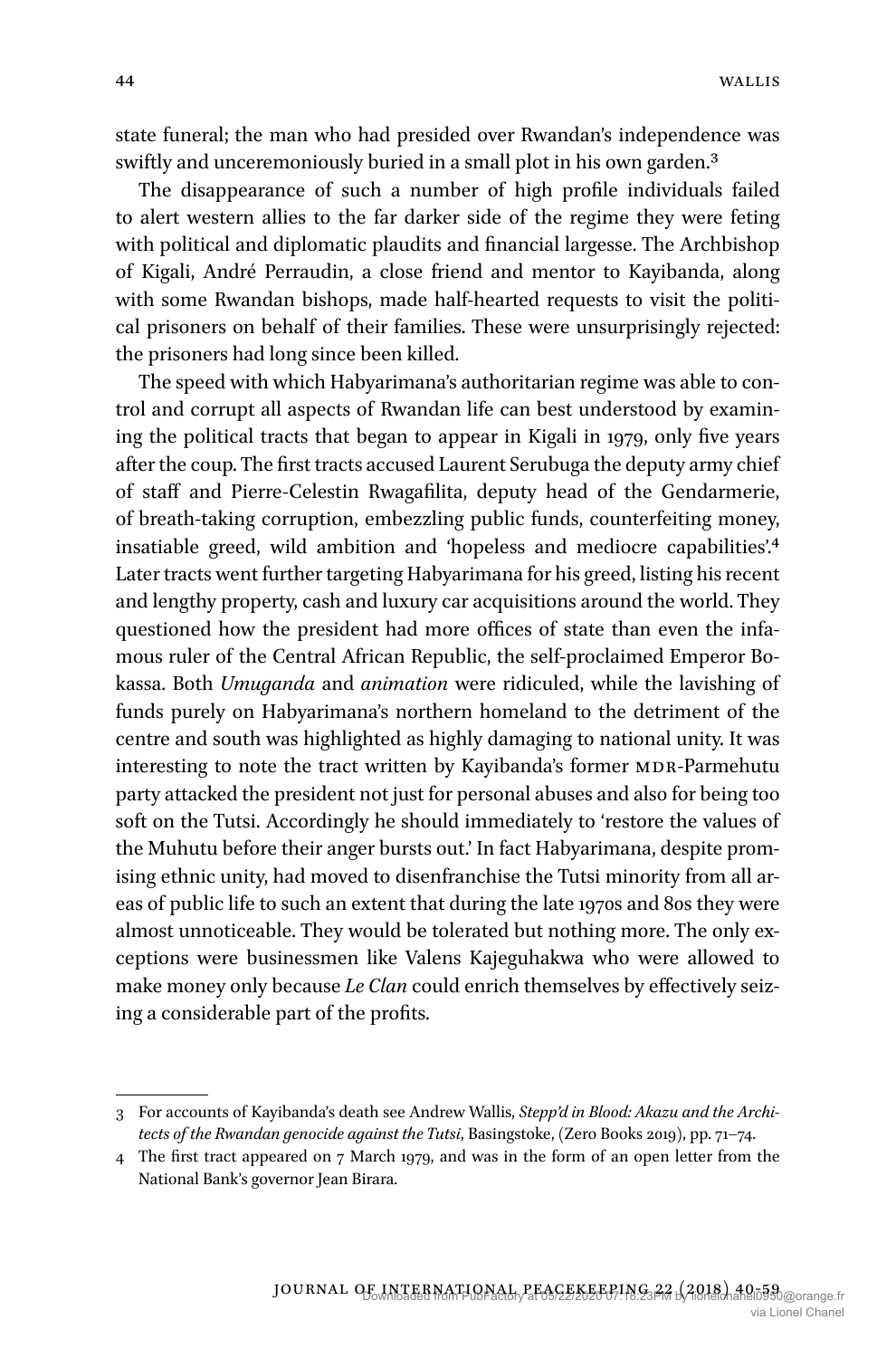In April 1980, already under pressure from these unprecedented public attacks, an alleged coup attempt by two disgruntled military officers was uncovered. Former head of intelligence Théoneste Lizinde and the powerful ex interior minister Alexis Kanyarengwe were said to be trying to recruit others to overthrow Habyarimana. Lizinde had fallen out with Agathe, with his very public ambition coming into direct conflict with that of the first lady. There could only be one winner. Having failed to gain asylum at the Libyan, American and Vatican diplomatic missions, Lizinde was arrested. Kanyarengwe, who was tipped off, fled to Tanzania.

The stinking cells of Ruhengeri prison were soon filled with known and assumed enemies of the regime. Here in the '*cachot noir*' ('black coffins') the prisoners were held incommunicado, tortured by electric shocks and savage beatings, and left to rot. Show trials of those assumed to have written, published, read or seen the tracts or be part of the coup took place. Article 16 of the penal code, for those deemed to have 'incited people against the authorities,' was almost impossible to defend against – not least because there was no legal representation for the accused. The sight of Habyarimana's powerful brother-in-law Z sitting behind the judges passing notes as to how the proceedings should proceed was hardly reassuring. Lizinde was sentenced to death on 25 November 1981 though the sentence was not carried out after intervention from Amnesty International who heralded him as a prisoner of conscience.[5](#page-5-0) Less fortunate were 43 'common' criminals whom the regime executed in September 1982.

The 1980s was a halcyon decade for *Akazu*. This term, which described the 'little house' or close family group around Agathe, did not come into common public usage until the late 1980s. However, *Akazu* as the pinnacle of a rhizomeous unofficial network was an actuality from the early days after the 1973 coup. Known also as *Le Clan de madam,* it reflected Agathe's ambitions and that of her family to use the country as a private source of wealth, power and prestige*.* Brother-in-law Z, with no previous administrative experience, was made prefect of Kibuye shortly after the 1973 coup, and one year later, in November 1974, was handed the most lucrative of all state offices when he became prefect of Ruhengeri. Cousin Seraphin, despite his dire education record and no financial experience, was given the job of controlling foreign exchange at the National Bank of Rwanda, while Elie Sagatwa became head of intelligence and Habyarimana's shadow, patrolling and monitoring not just those who wanted to

<span id="page-5-0"></span><sup>5</sup> There is some irony here, given Lizinde was personally responsible for widespread and appalling human rights abuses that took place during the mid 1970s in his role as head of the National Intelligence Services.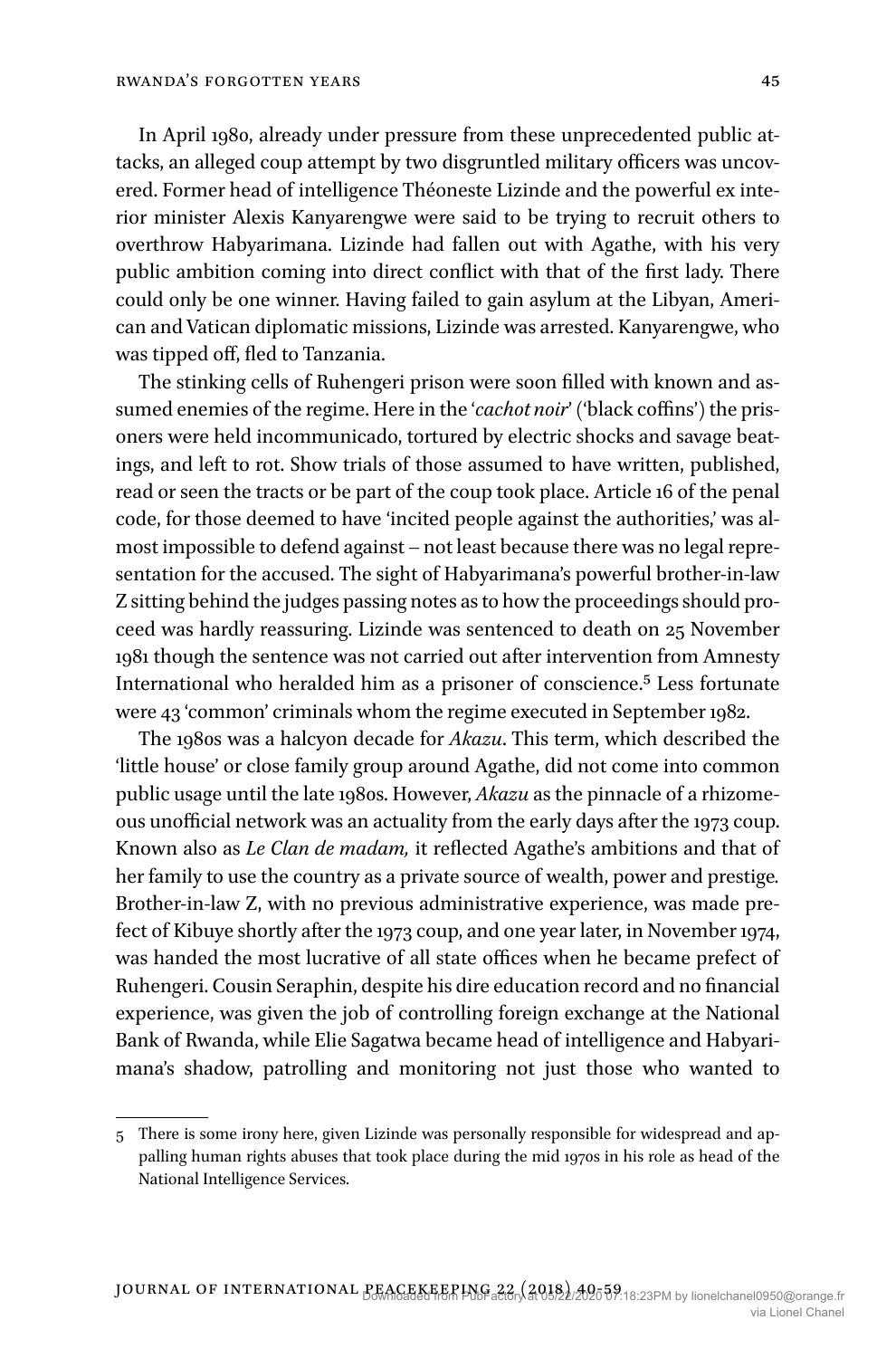see or communicate with the president but also the president himself. Noel Mbonabaryi, Habyarimana's aged uncle, also known as 'the godfather,' became director general of employment. His nickname of *Conshoma* or 'give me a kiss' was extremely apt given his predilection for making young pretty girls 'earn' any employment they had come to him to request.

The State tea franchise OCIR was given to Michel Bagaragaza. This near neighbour of the presidential couple,[6](#page-6-0) whose wife was related to Agathe, later explained to genocide investigators the methodology and makeup of *Akazu*. He described how *Akazu* relied on appointing others lower down the societal chain to carry out tasks that it was unable to do itself. To be recruited into this lucrative and powerful network was not down to intelligence, skills or ability, but a person's ethnic and regional background. Hutus from Bushiru and later, as the circle widened, from the northern prefectures of Gisenyi, Ruhengeri and Byumba, were the ultimate beneficiaries of this clientage. By May 1991 of the 62 directors of the main banks and public concerns, 42 came from this region. By contrast, the southern prefectures of Butare and Gitarama could boast only 4 directors each. Needless to say none were Tutsi or Twa.

Both inside and outside his prefecture of Ruhengeri Monsieur Z was the dominant figure, seeing to the appointment of loyal 'Zedist'[7](#page-6-1) individuals who could be relied upon to reflect his decisions first, and those of president, people and country a distant second. To fall out with Z because he had taken a fancy to your wife or property or even for refusing to support his football team, Mukungwa FC, could prove fatal. Z surrounded himself with a number of protégé's who would become vital links within *Akazu*:men like Ferdinand Nahimana at the University of Butare, which had a campus in Ruhengeri, Minister of Public Works, Joseph Nzirorera and Augustin Bizimana, head of the state Pyrethrum concern (opyrwa).

The 'outer' rings of *Akazu* reflected every level and part of society, each owing allegiance to those above them in the structure up to the family itself. No part of society was free from its sinister influence. For example, to start a business, 'meant the need for a loan and to get such a loan you needed to pay off a member of this circle around the President with either shares in the

<span id="page-6-0"></span><sup>6</sup> Bagaragaza lived 4 km away from the Giciye residence of Habyarimana, and only 2 km from Z's mansion.

<span id="page-6-1"></span><sup>7</sup> This term was one used by Christophe Mfizi to describe the system of influence that Z established throughout all sectors of society including the military and intelligence services. See Mfizi, Christophe, 'The Zero Network, (B): Destroyer of the democracy and the Republic in Rwanda (1975–1994)', Consultation report written on the request of the Office of the Prosecutor General of the International Criminal Tribunal for Rwanda, 2006.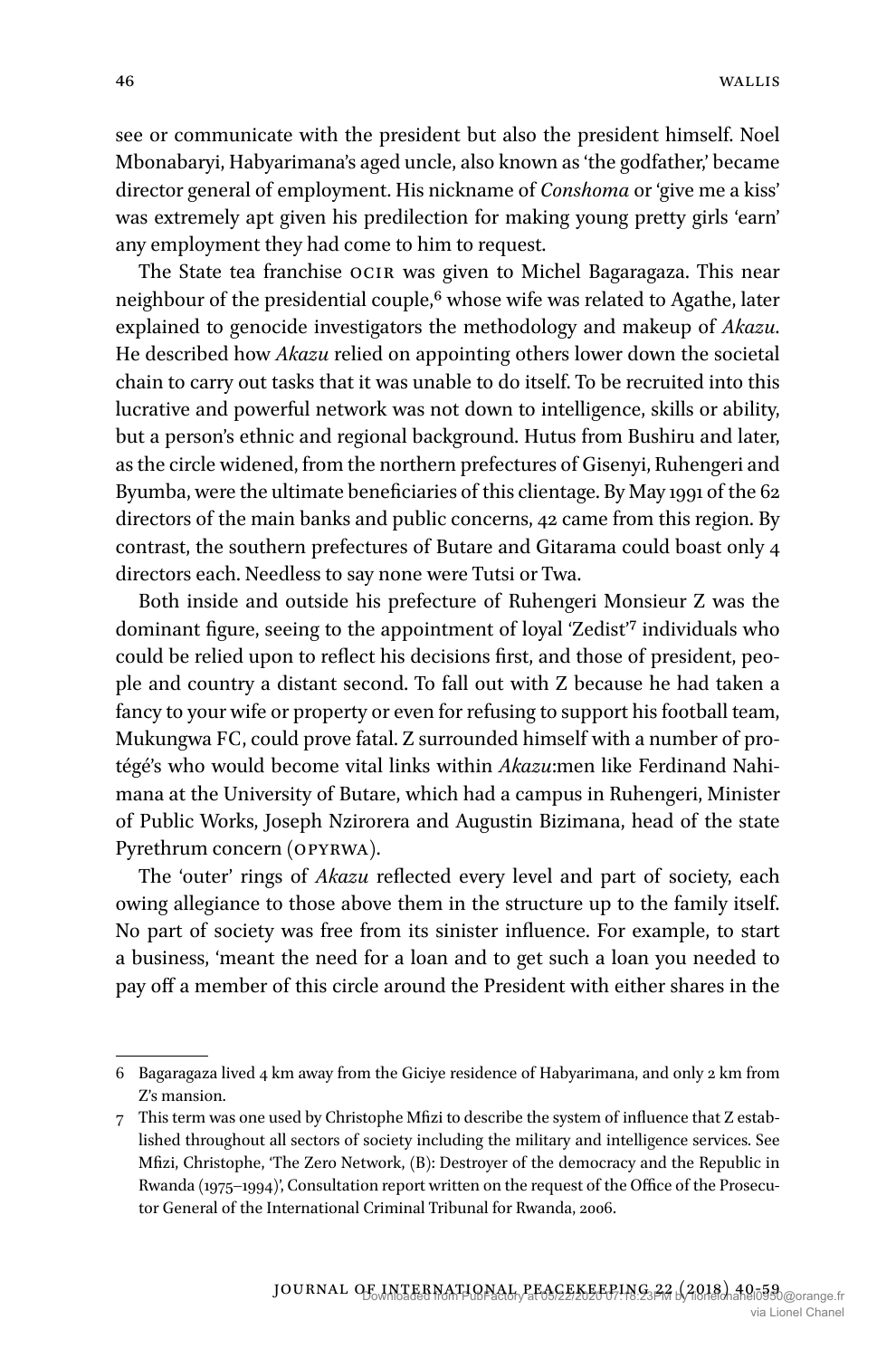company or a percentage of the profit or money up front.['8](#page-7-0) State enterprises were awarded not on the basis of past performance or business acumen but to those who could be trusted to funnel profits, foreign grants and influence back to those who put them in office.<sup>9</sup>

Members of the predominantly northern-based first officer batches that had trained with Habyarimana dominated the senior military ranks. Notable were Laurent Serubuga and Pierre-Celestin Rwagafilita, both intensely loyal to *Le Clan* and their own bank balance. Beneath them were individuals like Bushiru neighbour Colonel Aloys Nsekalije who became Education minister and the first Rwandan franc billionaire. Others such as Théoneste Bagosora, Anatole Nsengiyumva, Sabin Benda and Aloys Simba were equally ambitious to use their military careers to further their vaulting ambition. The state of the Rwandan army, the far, during the 1980s was a microcosm of all parts of society; its strength was fatally undermined from within by corruption, nepotism, regionalism and poor leadership that made it totally unsuitable for any combat operations.

During the late 1970s and 1980s the Rwandan people were controlled both by the one party authoritarian state of MRND/Habyarimana and by the unofficial parallel structure of *Akazu*. In 1974 Habyarimana had directed that the vital post of Bourgmeister (mayor) would from now on be one appointed by the president rather than the population in an individual commune as had been the case under Kayibanda. While Habyarimana may have officially selected the 143 bourgmeisters as a major conduit linking the regime with the mass of those they were meant to represent, with their remit to monitor, command and enforce presidential directives and desires, bourgmeisters such as Laurent Semanza (Bicumbi), Jean-Baptiste Gatete (Murambi) or Juvenal Kajelijeli (Mukingo), owed their far-reaching power and wealth to '*le Clan*.'

In the church, Archbishop Vincent Nsengiyumva became Agathe's personal confessor and would attend the presidential family at their residence daily. The bishops appointed by Habyarimana, all Hutu, were notable for their unrelenting support for the regime. During the 1980s the Rwandan bishop's conference made no mention of corruption, human rights violations or the ethnic and regionalist prejudice that disenfranchised large numbers of the population from jobs, education or state support. Instead they acted as a mouthpiece for

<span id="page-7-0"></span><sup>8</sup> Katabarwa, André, interview with the author, June 2012.

<span id="page-7-1"></span><sup>9</sup> For example, Alphonse Higaniro at sorwal, Denis Ntirugirimbabazi at the National Bank (bnr) and Pasteur Musabe, the brother of Théoneste Bagosora, headed bacar (Continental Bank).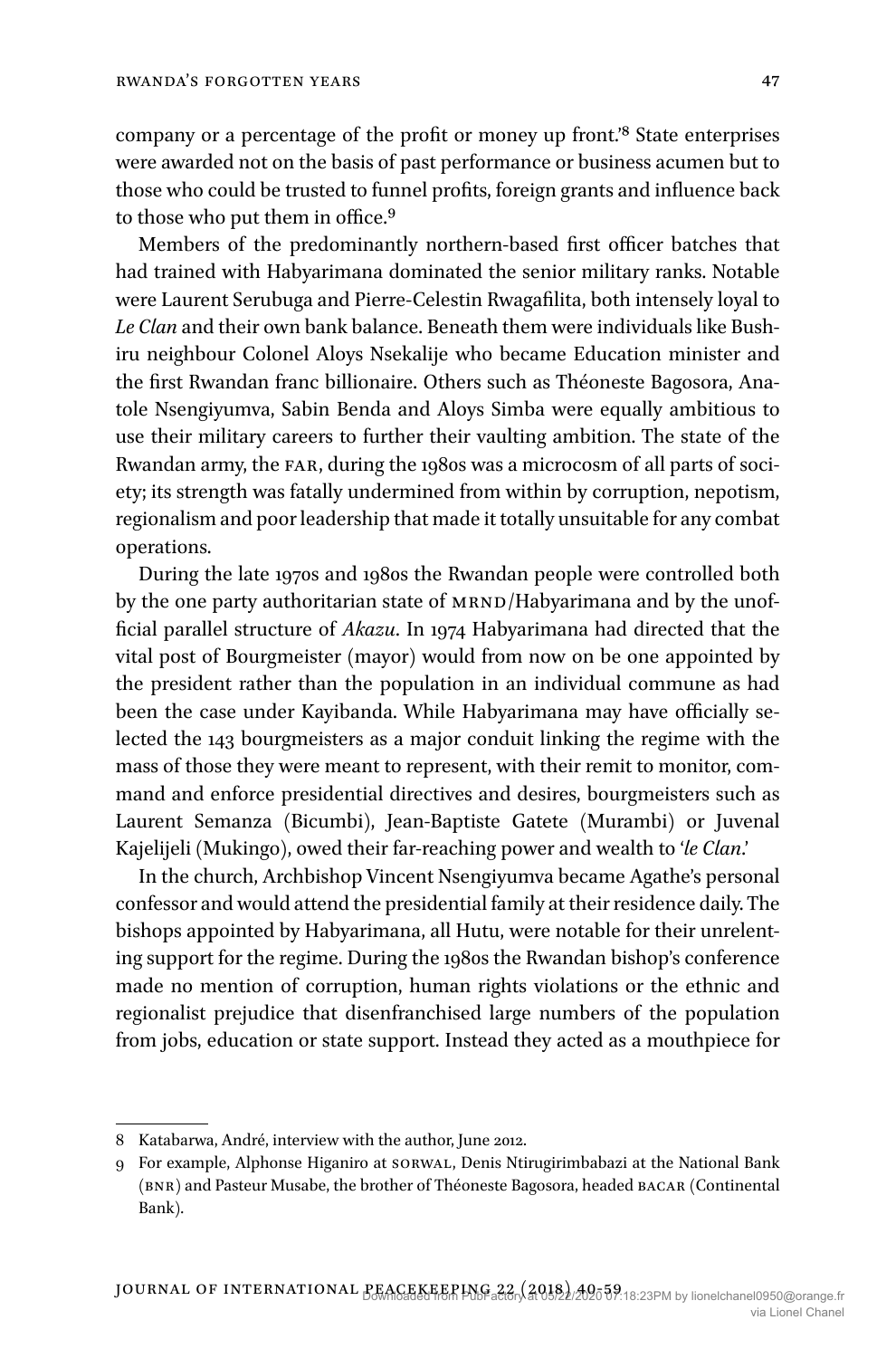the regime. The three Pastoral letters of 1990,<sup>10</sup> issued before the October invasion of that year, reiterate Rwandans should be grateful for the good things the regime has done for them such as giving the people roads, newspapers and mrnd. The bishops take issue with those who complained that due to their ethnic origin, they had been refused a job or a place at school or that the judicial system had been unfair to them. It was a remarkable show of unity, not with the teachings of Christ, but with those of *Akazu*/Habyarimana.

In 1989 a public scandal shone a light on how ethnic prejudice had infiltrated the highest levels of the Catholic Church so that it had become merely another secular part of the regime's control over the country. The aged Tutsi bishop of Butare, Jean-Baptiste Gahamanyi, who had been appointed in 1961 just before independence, had put forward the intelligent, reserved and hard working fellow Tutsi priest Father Felicien Muvara to be appointed as his new assistant bishop. Those with deep-seated ethnic prejudices within the regime regarded the appointment with horror. Bagosora and the wife of Colonel Nsekalije intervened to insist to Habyarimana that such an appointment was impossible. All men might be equal in God's eyes, but to them Tutsi's were to be tolerated and exploited at best, and certainly not promoted. False rumours of personal impropriety were quickly spread about Fr. Muvara, allowing Archbishop Nsengiyumva to have the bishop-to-be called to Rome where he was pressured to 'resign' just days before his elevation to the episcopacy was due to take place. Soon afterwards, the rumours were shown to have been malevo-lently made up, though no apology was ever given to Muvara.<sup>[11](#page-8-1)</sup>

The whole sordid affair illuminated how Church and State had become one in their ideology and rationale. Habyarimana, unlike his predecessor, had moved to ensure he had total control not just of the Catholic Church's leadership, but also over the Protestant churches in the country. The Anglican's, with Archbishop Augustin Nshamihigo, a former army chaplain in charge and the Presbyterians under Michel Twagirayesu, a member of the MRND prefectural committee in Kibuye, were both frequent visitors to the presidency and acted as loyal propaganda mouthpieces in their own churches for the regime, even during the 1994 genocide.

In an oral society where widespread illiteracy and poverty meant few outside the capital read a newspaper – and only a few thousand read one there – the pulpit represented the way 'news' came down to the peasantry. Control of

<span id="page-8-0"></span><sup>10</sup> See the Episcopal letter issued in February 1990 entitled 'Christ our Unity,' and two further letters in May and August of that year.

<span id="page-8-1"></span><sup>11</sup> Muvara returned home from this crushing disappointment to continue life working as a parish priest. He was murdered during the 1994 Genocide against the Tutsi.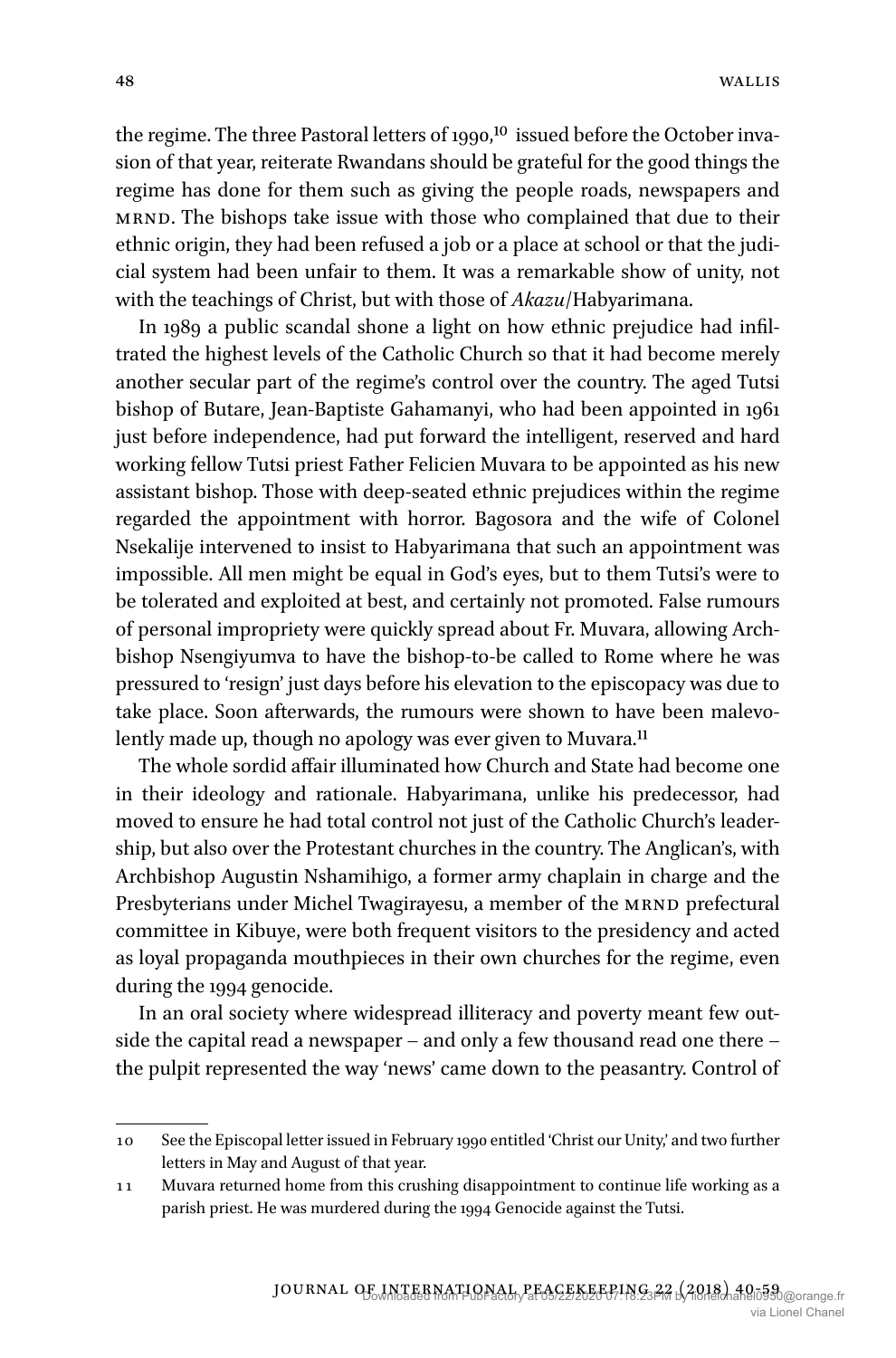the churches was of vital importance. When Pope John Paul ii was persuaded to visit Rwanda in September 1990 – still the only time a pontiff has come to the country – it was an immense public relations coup for *Akazu*, and was treated by them as such. The Pontiff was treated to an audience with *Akazu*'s finest soon after his plane hit the Kigali tarmac, with endless photographs taken with Z, Noel, Sagatwa and Agathe. His presence was held as divine justification for the regime's hold over its people.[12](#page-9-0)

The head of the state information bureau (ORINFOR) during the late 1970s and 1980s was Christophe Mfizi, who had the unenviable job of trying to put a positive spin on the regime that he served. He was replaced in December 1990 by Z's protégé Ferdinand Nahimana after years of being threatened by *Akazu*. Mfizi's highly acute, intellectual and analytical mind set him far apart from the bulk of those in power, most of whom had failed to finish secondary education. He had become highly disillusioned with *Akazu's* insidious and rampant corruption that was threatening to capsize the country by the late 1980s as famine and economic collapse took hold. In 1992, from the safety of Paris, he published an open letter to Habyarimana entitled 'The Zero Network'. He later told investigators: 'In about 1987 I got the first signs about the existence of a kind of well organised group of people in the top levels of Rwanda… I believe that their goal was to keep the power within the small group around the president and his wife… I called the group *Reseau Zero* (Network Zero) where the Z comes from Zigiranyirazu Proteus. I believe that this man played a very big role in this group. I do not know how big this *Reseau Zero* was. That depends on what level you look at. It was bigger than *Akazu* that is sure. I believe that different kinds of people were members of the *Reseau Zero*: businessmen, politicians, prefects, bourgmeisters, heads of governmental organisations and departments, journalists, military and even religious people and so on. I believe they all had some kind of importance, useable to the president's family at a certain level.['13](#page-9-1)

Mfizi's open letter informed not just Rwandans but the international community – especially regime supporters in France, Belgium, Germany and Switzerland and the Churches – that this network were effectively running the state for their own ambitions. He blamed 'a hardcore of people who have methodically pervaded the entire national life at the political, military, financial, agricultural, scientific, scholarly, family and even religious levels. This clique considers the country as a company which they can legitimately derive maximum benefit from, and this justifies all types of policies… it is the Zero Network that has stoked ethnic and regional divisions to hide its hidden agenda

<span id="page-9-0"></span><sup>12</sup> The visit of John Paul ii was from 7–9 September 1994.

<span id="page-9-1"></span><sup>13</sup> Christophe Mfizi interview with ICTR investigators, March 1996, Paris.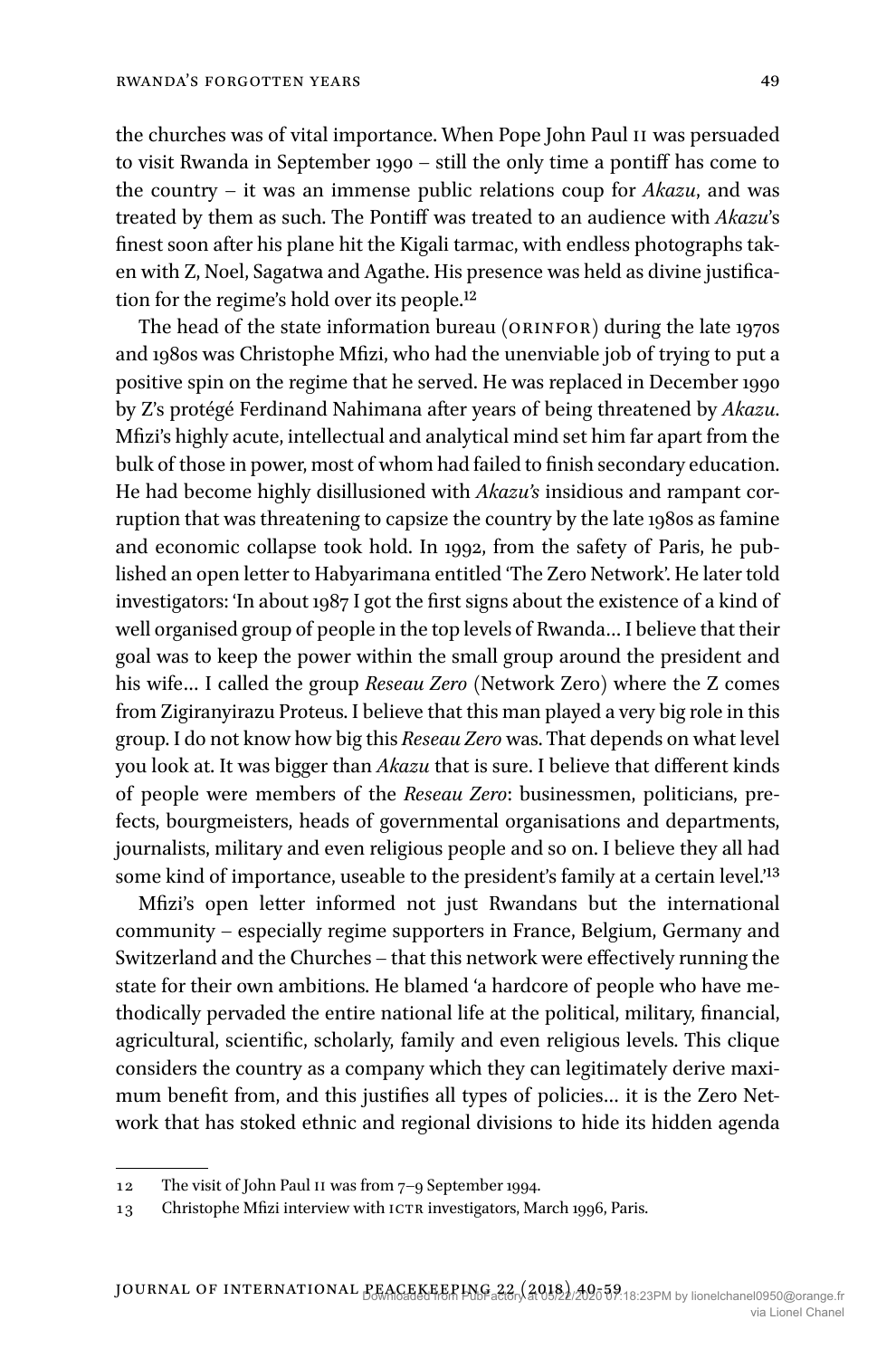and interests'. In Mfizi's analysis, both Habyarimana and his MRND party were now just working tools of this 'Zero Network,' unable to function, reform or work to the benefit of the people they were meant to represent.<sup>[14](#page-10-0)</sup>

Mfizi differentiated between *Akazu* as the small family group around Agathe, and the much wider, multi-layered 'Network Zero' that they had built throughout every part of society. Other contemporaries, such as Bagaragaza and Jean Kambanda, referred to the whole mafia-like group as *Akazu,* with its inner and outer core structures. 'Before that [multiparty politics that began in 1991] no one could dare mention it [*Akazu*] … can it be said that they knew? Yes, they knew. But at that time when they were still all-powerful, they were not called *Akazu* because no one coined the word yet. People only noted what they did. They didn't seek to conceal what they were doing. And people knew on what doors to knock to get favours from the regime. When the word '*Akazu*' was used with the advent of [multiparty] pluralism, they obviously were irritated… because it was not a word with a positive connotation. It was always associated with abuse so it didn't do them proud… it was like concentric circles. There is the very tiny circle that was the *Akazu*. But there were other circles around it'.[15](#page-10-1)

Journalist Epimaque Habimana summarised the popular view about *Akazu* and its role in the country: 'The country's first lady, Agathe, at whom fingers are pointed, is indeed very family conscious. Her brother [sic] Colonel Sagatwa is the President's private secretary. The other is known more particularly by the letter 'Z' for to call him by his real name, 'Protais Zigiranyirazo' would make many a Rwandan tremble. So 'Z' and Seraphin Rwabukumba, the former's cousin, are the main actors in a vast network of political and financial racketeering that caused, in the year 1989–90 alone, a loss of state revenue to the tune of 5 billion Rwandan francs (\$60 million). *'La Centrale'*, which is a huge commercial company headed by Mr Seraphin Rwabukumba, alone holds more than 50 import licenses. Thus, it is at the centre of all the politico-financial scandals. A drug trafficking network involving J [ean] Pierre, the President's first son, and the Director of the tea board, Mr Michel Bagaragaza, thrives with the complicity of the customs department at Kigali airport. Boxes containing cannabis, labelled as tea for export, are regularly exported to patented agents in Europe or America under everyone's nose.['16](#page-10-2)

It was one thing for *Akazu* to generate and increase power and wealth. Of equal importance became protecting its assets from threats outside and inside

<span id="page-10-0"></span><sup>14</sup> Mfizi, Christophe, "'The Zero Network': Open letter to the President of mrnd", (Kigali: Editions Uruhimbi, July–August 1992).

<span id="page-10-1"></span><sup>15</sup> Kambanda, Jean, interview ICTR investigators, September 1997.

<span id="page-10-2"></span><sup>16</sup> Habimana, Epa, 'Vérité d'Afrique Impamo', No. 2, 26 August 1992.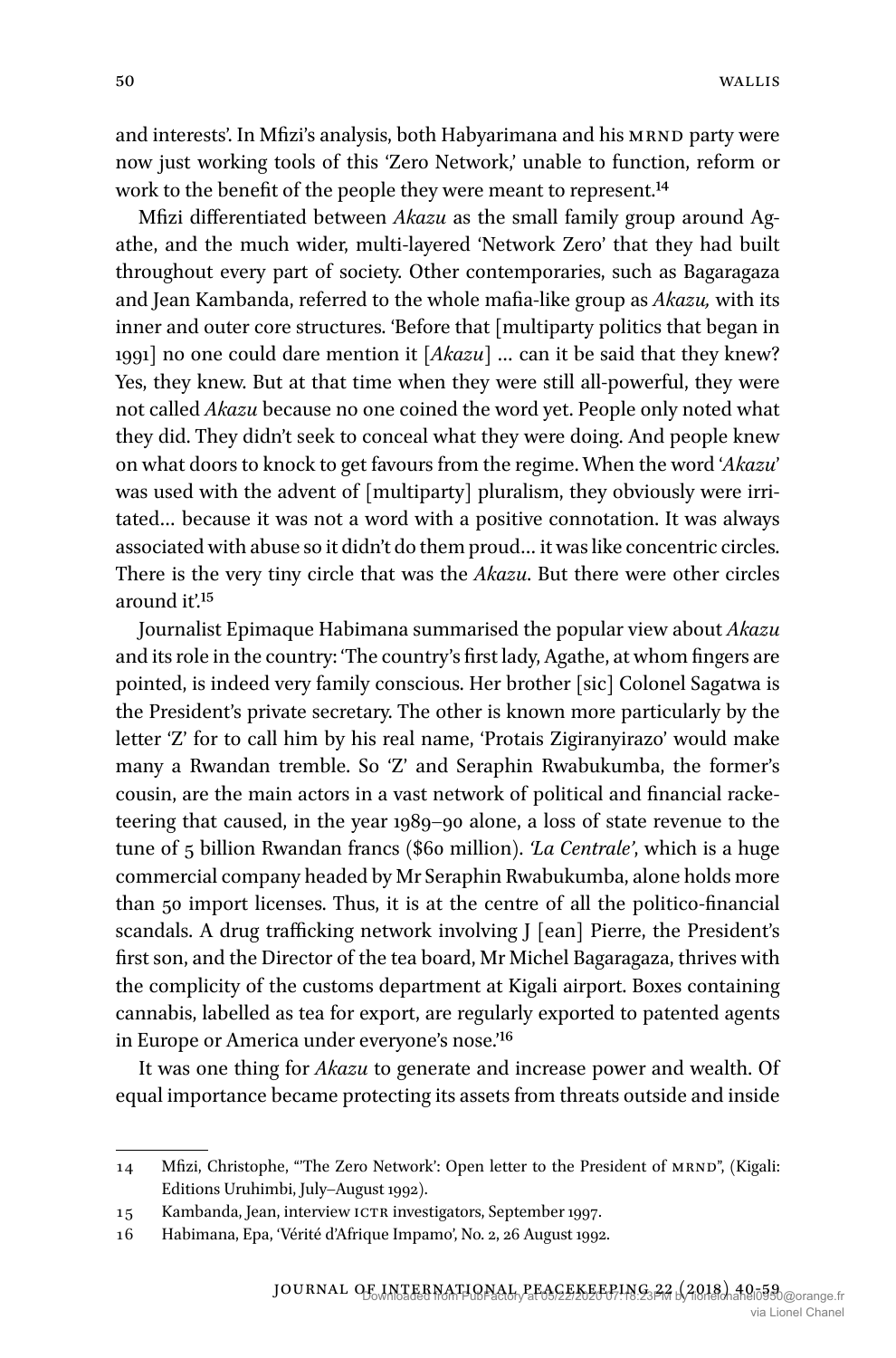the country. After Lizinde's 'coup' attempt failed – though in reality this had never amounted to any kind of real danger – *Akazu* took preemptive action during the 1980s against those it felt threatened their dominance or greed. The most notable casualties were all close to the president himself and suffered for being seen as possible rivals to Agathe's own family. The brutal murder of Habyarimana's close friend Colonel Stanislas Mayuya on 19 April 1988 came as the result of this officer being declared by the president as his 'dauphin'. Mayuya, a capable, hard working but above all moderate officer who was well respected within the army, posed a clear risk to Z's and Agathe's ambitions should he inherit power. His brutal murder was still being talked about years later – albeit in secret as to be heard mentioning the name of the former Colonel could lead to charges of treason. The contract killing was blamed on a number of scapegoated individuals, including three senior officers<sup>17</sup> accused of planning a coup. Though imprisoned, they were never brought to trial and were eventually released. Whether Habyarimana knew and was persuaded to action this murder by *Akazu* or whether Mayuya was murdered by them without his knowledge, the killing showed by 1988 the president had lost control of power, if indeed he had ever been fully in charge. Real power in the country lay elsewhere. The editor of Hutu extremist paper *Kangura* Hassan Ngeze explained at his later trial: 'in 1988… they [*Akazu*] have the bank. They have the money. They have the army; they have power… When Mayuya was killed by *Akazu*… It is just a small group, not only – not even from Habyarimana, just from his wife, just from his wife. Because Habyarimana – the wife of Habyarimana, the people who are close to Habyarimana's wife killed Mayuya.['18](#page-11-1)

The murder of Dian Fossey, the American gorilla naturalist who had the temerity to try to block *Akazu's* attempt to exploit the Volcano National Park for their own considerable profit, showed a similar disregard for presidential authority. Habyarimana had made great public play about how his government fully respected the need to preserve this national resource. Fossey too, for several years, had tried to stop the exploitation of the gorillas and the park for commercial gain. Yet with the valuable growth of tourism to the area, as well as smuggling routes for drugs and minerals at stake, her murder in December 1985, with Z the chief suspect of future investigations,<sup>19</sup> was seemingly inevitable. A colleague within the gorilla preservation movement noted 'She was

<span id="page-11-0"></span><sup>17</sup> Colonel Anselme Nkuliyekubona, Major Mathias Havugintore and Lieutenant Colonel Deogratias Ndibwami. For a full account of Mayuya's death see Wallis, *Stepp'd in Blood*, pp. 137–151.

<span id="page-11-1"></span><sup>18</sup> Hassan Ngeze, witness examination, ICTR-99-52-T, 26 March 2003.

<span id="page-11-2"></span><sup>19</sup> See, for example, Gordon, Nicholas, *Murders in the Mist: who killed Dian Fossey?* (London: Hodder and Stoughton), 1994.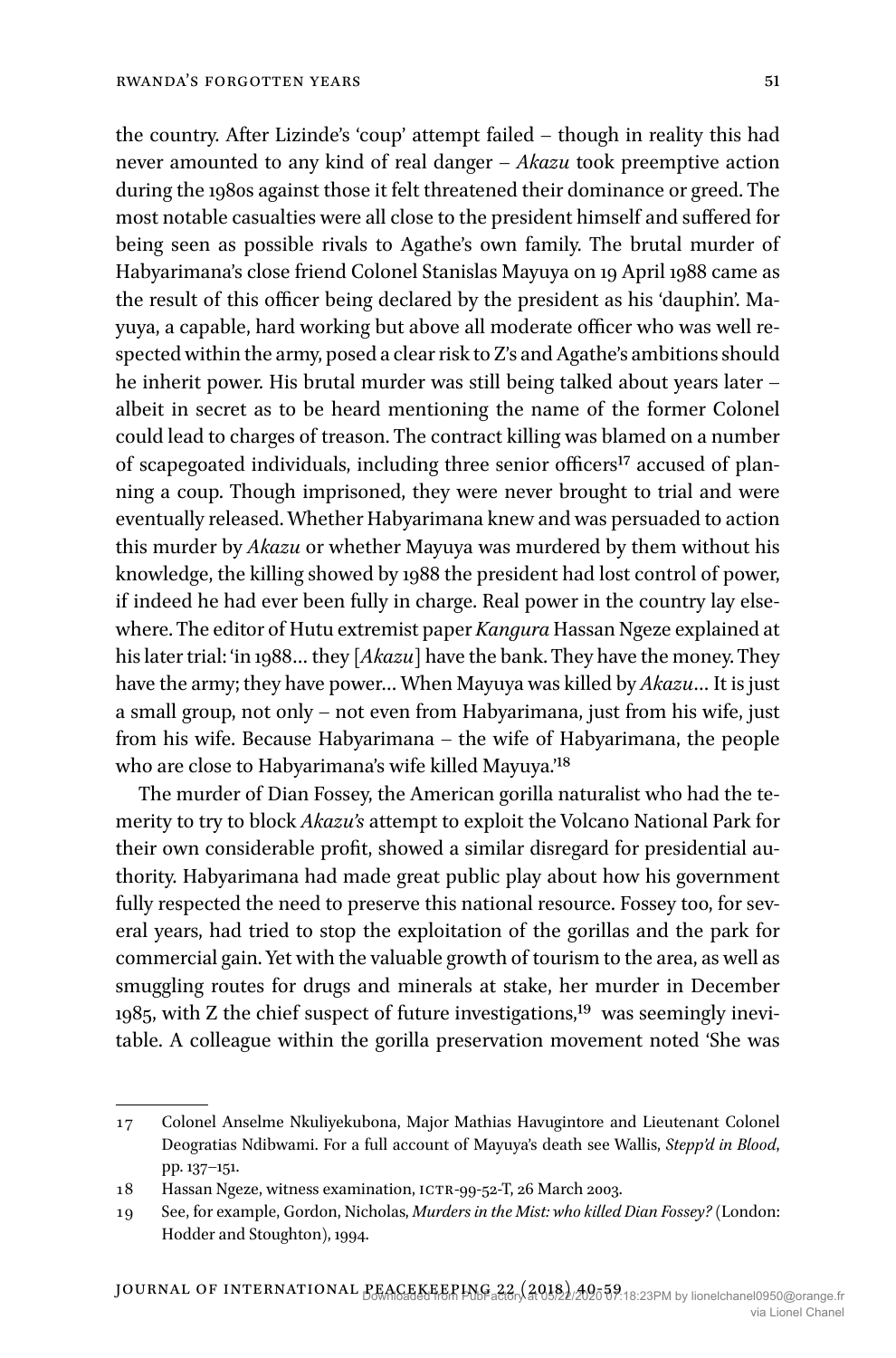standing in the way of certain individuals making money. Whether it was because they were making money through the illegal bush meat trade or the gold smuggling trade or someone's aspirations to turn Karisoke into a tourist camp and make a lot of money that way, if you stand in the way of someone who is ruthless who wants to make a lot of money then it's not that surprising that she was killed'[.20](#page-12-0)

A variety of regime critics also paid the price in the 1980s for questioning the rampant corruption, nepotism and regionalism of the regime. Abbé Silvio Sindambiwe, the editor of the Catholic newspaper *Kinyamateka* was threatened by the feared intelligence services, the scr and warned to desist from publishing faintly critical articles. On 7 November 1989 he was murdered in a trademark road 'accident.' When Félicula Nyiramutarambirwa took her campaign for the rights of women, orphans and the mentally disabled to the World Bank, threatening a highly lucrative income from this body, she too was murdered. As was former health minister Francois Muganza who had unwisely fallen out with Habyarimana's family. Hundreds of members of religious minority groups, such as the Jehovah Witnesses, were rounded up and imprisoned for refusing to take part in *animation*. They were accused of state subversion and attempting to overthrow the regime.

Habyarimana's own brothers, Télésphore and older brother Mélane, who offered him important personal support away from Agathe and *le clan*, were both killed in car 'accidents' at the start and end of the 1980s respectively. Their independent advice to the president was a direct threat to *Akazu*. The result of their deaths, and that of Mayuya, left Habyarimana completely surrounded by his wife and her powerful family with little, if any, independent support of his own to call on.

Even church critics, rare as they were, could not avoid the consequences of making enemies with *Akazu*. The Canadian priest Father Francois Cardinal had publicly questioned the flagrant embezzlement and corruption of *Le Clan*. His religious order, the Brothers of Christian Instruction, ran a college in Habyarimana's home village of Rambura. The Brothers were expelled from here on the excuse that foreign funding was be used to build a new school on their premises and they relocated to Kigali. In the event the foreign money for the school disappeared. Father Cardinal, who had made the scandal public, was murdered on 29 November 1992. Armed men, some in military fatigues,

<span id="page-12-0"></span><sup>20</sup> Ian Redmond, interview in 'Gorillas revisited with David Attenborough', BBC television, transmission date 6 December 2012.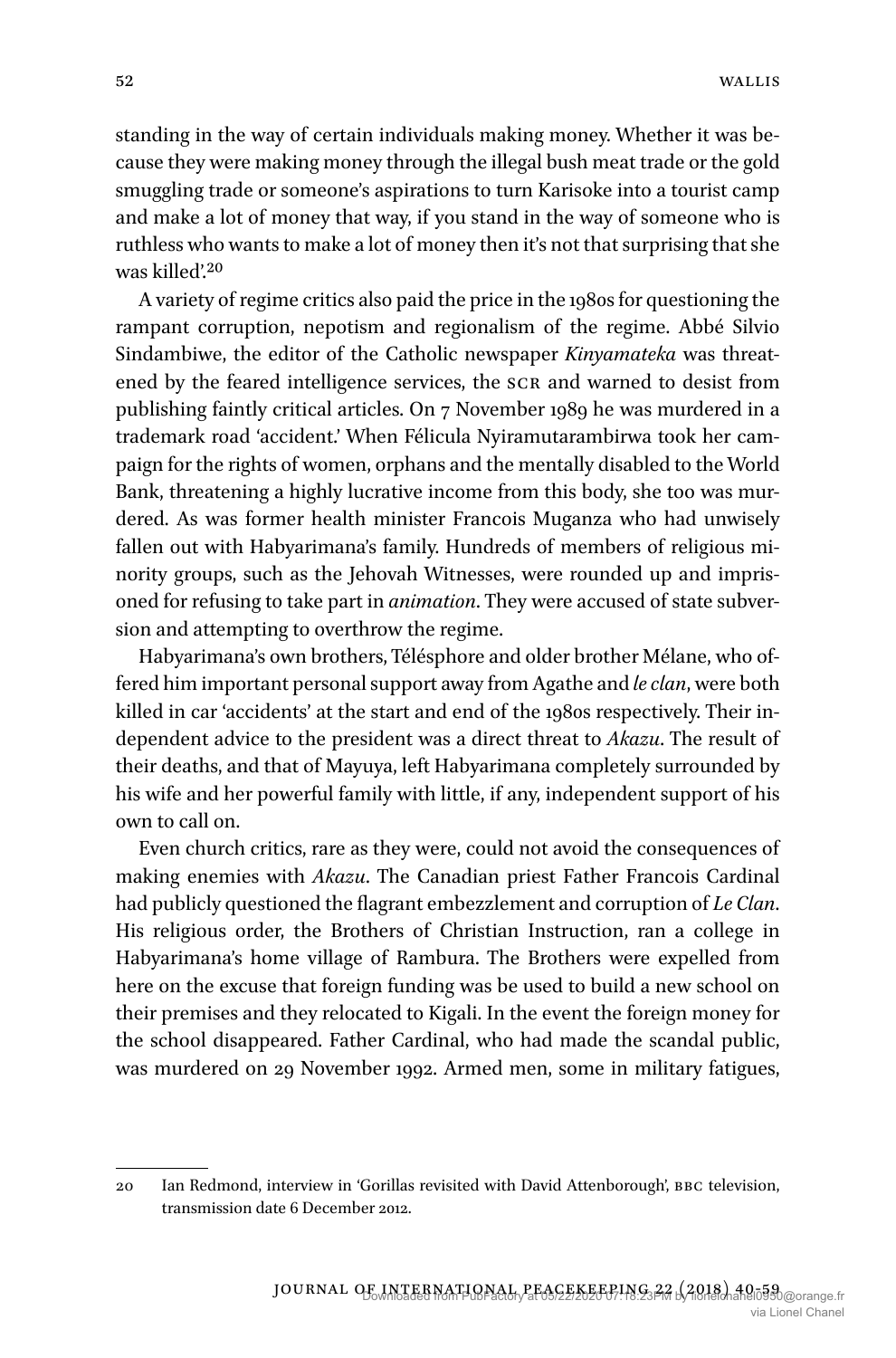broke into the home of the religious and shot him dead. A later investigation<sup>21</sup> pointed to Sagatwa being behind the theft of the money and the killing. Fr. Cardinal's murder, and that of the nun Sister Antonio Locatelli, shot dead after telling Radio France International about genocidal massacres the regime was orchestrating in Nyamata, was greeted with silence by Habyarimana's international support base. The Canadian government, like that of Germany, Belgium, France, Switzerland and the IMF/World Bank, refused to launch any inquiry or stop funding a regime that was killing its own people.

By the late 1980s, a famine in the south of the country and the sharp decline in world coffee prices was having a devastating effect on the lower strata of society. For the first time the regime and its *Akazu* network were subject to critical voices, some in the European media and Rwandan diaspora, others in new journals like *Kanguka*, *Isibo* and *Umurangi*. In Germany, Jean Shyirambere Barahinyura, whose wife had been incarcerated in Ruhengeri prison after being accused of involvement in the 1979/80 tracts, published a highly damaging book entitled 'Juvenal Habyarimana: 15 years of tyranny and treachery.'[22](#page-13-1) It was hardly a surprise to see Rwandan intelligence operatives operatives make the trip to Frankfurt to 'persuade' him to cease publication immediately, and he was granted German police protection as a result. Needlessto say, inside Rwanda, to own the book or be known to have read it was regarded as a matter of high treason.

As the political and military threat to the regime became acute from late 1990, *Akazu* reacted by impressing on Habyarimana the need to keep his international backers on board at all costs. As with the early 1960s when '*inyenzi*' attacks had been fully exploited by Kayibanda for internal political gain, so the October 1990 RPF invasion was used to unify the Hutu majority that had splintered after years of regionalism and corruption had alienated vast parts of the southern and central population from MRND. The invasion gave the regime the excuse to arrest, disappear, imprison and kill those it felt threatened its power. From October 1990 the strategy was planned and targeted discrimination and dehumanisation of the Tutsi population, denouncing them *en masse* as 'enemies' of the country.[23](#page-13-2)

<span id="page-13-0"></span><sup>21</sup> Kinyamateka editor Fr. André Sibomana, interviewed in 'Hand of God, Hand of the Devil', Documentary by Téléfilms, directed by Yvan Patry, (Québec) 1995.

<span id="page-13-1"></span><sup>22</sup> Barahinyura, Jean Shyirambere, *1973–1988 Le Major-General Habyarimana, Quinze ans de tyrannie et de tartuferie au Rwanda*, (Frankfurt: editions Izuba), 1988.

<span id="page-13-2"></span><sup>23</sup> On 21 September 1992 army Chief of Staff Deogratias Nsabimana made public part of the findings from a commission set up by Habyarimana, and chaired by Bagosora, to identify the chief threats to national security. It reported that the enemy and its supporters were to be found among 'Tutsi refugees, Tutsi within the country, Hutu dissatisfied with the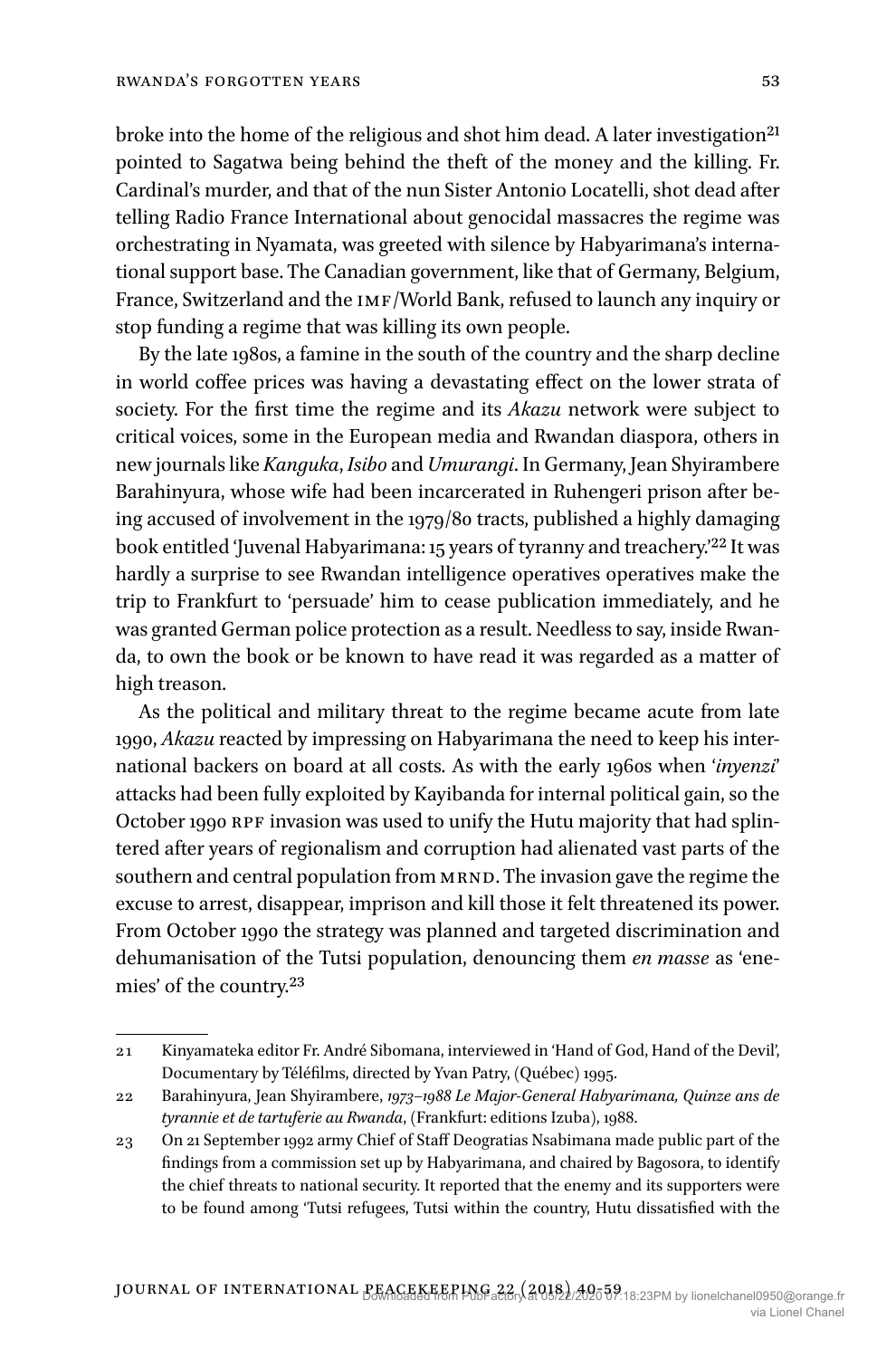One of the most disturbing aspects of *Akazu's* rise in the 70s and 80s was the failure of the international community, and especially those countries closest to the regime, to analyse and censure the regime for crimes, corruption and discrimination that were known to them. While the South African apartheid regime was regularly condemned at this time in the west and subject to severe restrictions due to its ethnic targeting and human rights abuses, the same system in Rwanda found those in power benefiting from regular foreign donor generosity. There was no pressure put on Habyarimana to remove ethnictargeted quotas and anti-Tutsi rhetoric that grew exponentially after the 1990 invasion. On 9 January 1991 Belgian journalist David Coppi noted in *L'echo* that sources within the country had told him Habyarimana was moving towards eliminating the Tutsi population in a 'veritable genocide'.<sup>24</sup> This article was published soon after the massacres of Tutsi in Kibilira in October 1990 left hundreds dead. Three weeks after Coppi's report new genocidal massacres took place targeting the Bagogwe Tutsi.

During the coming three years Rwanda was riven by well organised, planned, financed and executed genocidal massacres that saw thousands of Tutsis murdered, women raped, homes burnt to the ground and possessions and cattle taken. During much of this time foreign money continued to pour into *Akazu*'s deep personal coffers, and into the regime, in effect allowing it to retain power. It was not until early 1993 that the World Bank curtailed its funding, much of which Habyarimana had diverted to pay for a vast expansion of the army and continuation of the war and security clampdown. France continued to provide military personnel and trainers, weapons and finance to the regime up to and beyond 1994, while German, Swiss and Belgian assistance was on going until 1993. The Vatican meanwhile remained silent on the genocidal killings, with only a few dissenting clerical voices heard from within the ranks of the Rwandan bishops. Most, like Archbishop Nsengiyumva chose to ignore the killings altogether and laid the blame for the near anarchy reining in the country solely at the door of the RPF.

While such international supporters decided to deny or disregard the mounting evidence of state organised terror, a growing number of opposition journals inside Rwanda, despite constant threats and violence against them, made plain the state of the country. Numerous cartoons were published that vividly

current regime, the unemployed within Rwanda and abroad and foreigners married to Tutsi women'. In effect, all Tutsi and moderate Hutu opposed to the regime. See: Bagosora Commission report, marked 'Secret: The Definition and identification of the enemy', undated, Military I, ICTR-98-41, prosecution exhibit 13.1, K1020477.

<span id="page-14-0"></span><sup>24</sup> Coppi, David, 'Rwanda: Détenus politiques et étudiants suspects sous la menace d'un "plan d'éliminations" systématique', *L'écho*, 9 January 1991.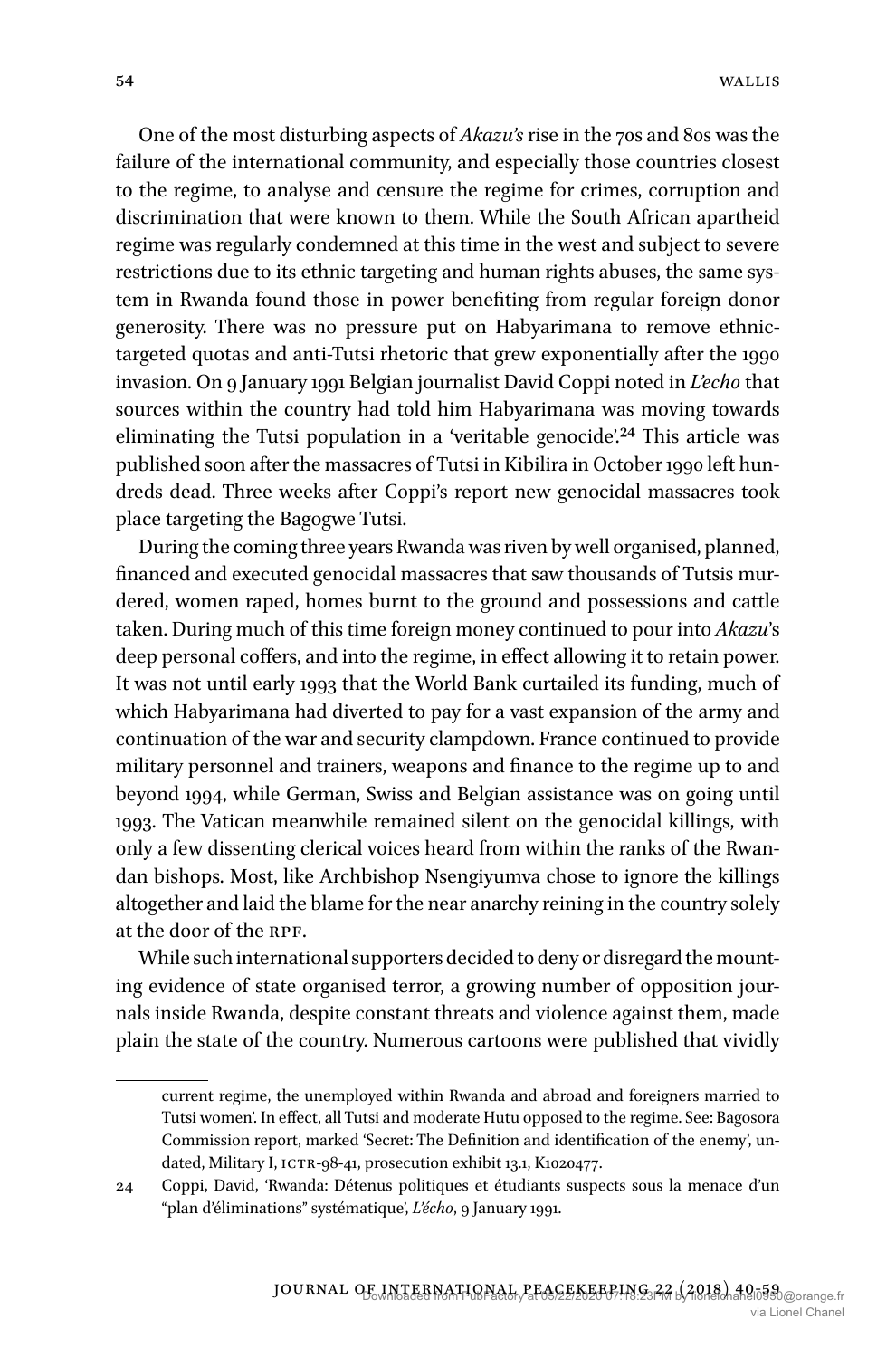portrayed Agathe, Z, and *le Clan*, as well as Habyarimana, as bloodthirsty thugs, monsters or avaricious killers. A number of publications depict Habyarimana as a priest, his cassock covered in blood, giving communion or encouragement to 'his *Akazu*' as they murder Tutsi and political opponents. The satirical paper *Nyabarongo*, in one acutely observed cartoon, portrays Habyarimana standing at the head of a conference table, announcing 'I have done all I could.' Gathered around were those labelled '*Akazu*' – Agathe, Mathieu Ngirumpatse (MRND president), Joseph Nzirorera (MRND secretary general), Seraphin, Rwagafilita, Serubuga and Z. Underneath and around the table are hundreds of skulls labelled 'Tutsi'.[25](#page-15-0)

One of the few international critical responses to the rapidly downward spiral Rwanda was on by autumn 1993 came when Belgian Senator Willy Kuijpers published an open letter to the Rwandan leader. It was the result of months of investigations he had undertaken, including visits to the country itself. The letter exposed 'the activities of an occult group called '*Akazu*' or '*Reseau Zero'*. The senator noted that 'In view of the serious allegations made against you (Habyarimana), with regard to the numerous instances of human rights allegations in Rwanda and the systematic plunder of Rwanda's meagre resources involving your family,' Habyarimana should 'make a commitment to stop perverting the democratisation process and put an end to political assassinations, persecution and other acts of intimidation of which leaders of the democratic opposition are victims.'[26](#page-15-1)

With the very real prospect of losing power, wealth, position and possibly their lives, the stakes for *Akazu* from 1990 were clear. The fate of Kayibanda and his supporters was not one Agathe and the family had any intention of sharing. Whereas during the 1970s and 80s the all pervasive security and intelligence services of Sagatwa, Augustin Nduweyezu and Pascal Simbikangwa had been able to quell dissent swiftly and quietly, the strategy and tools to remain in power changed markedly when faced with far more powerful internal and external threats in the early 1990s. The advent of the *interahamwe* and Hutu hate radio RTLM were products of their time. They heralded a new extremist strategy to head-off an extreme threat. With the military in the hands of Serubuga and Rwagafilita to 1992, and then, with its most powerful units coming under the control of *Amasasu* – Bagosora, Nsengiyumva, et al, the success of a peace process that would inevitably involve some form of compromise and power sharing was treated as treason.

<span id="page-15-0"></span><sup>25</sup> *Nyabarongo,* No. 13, March 1993.

<span id="page-15-1"></span><sup>26</sup> Kuijpers, Senator Willy, 'Letter to President Habyarimana', 2 October 1993.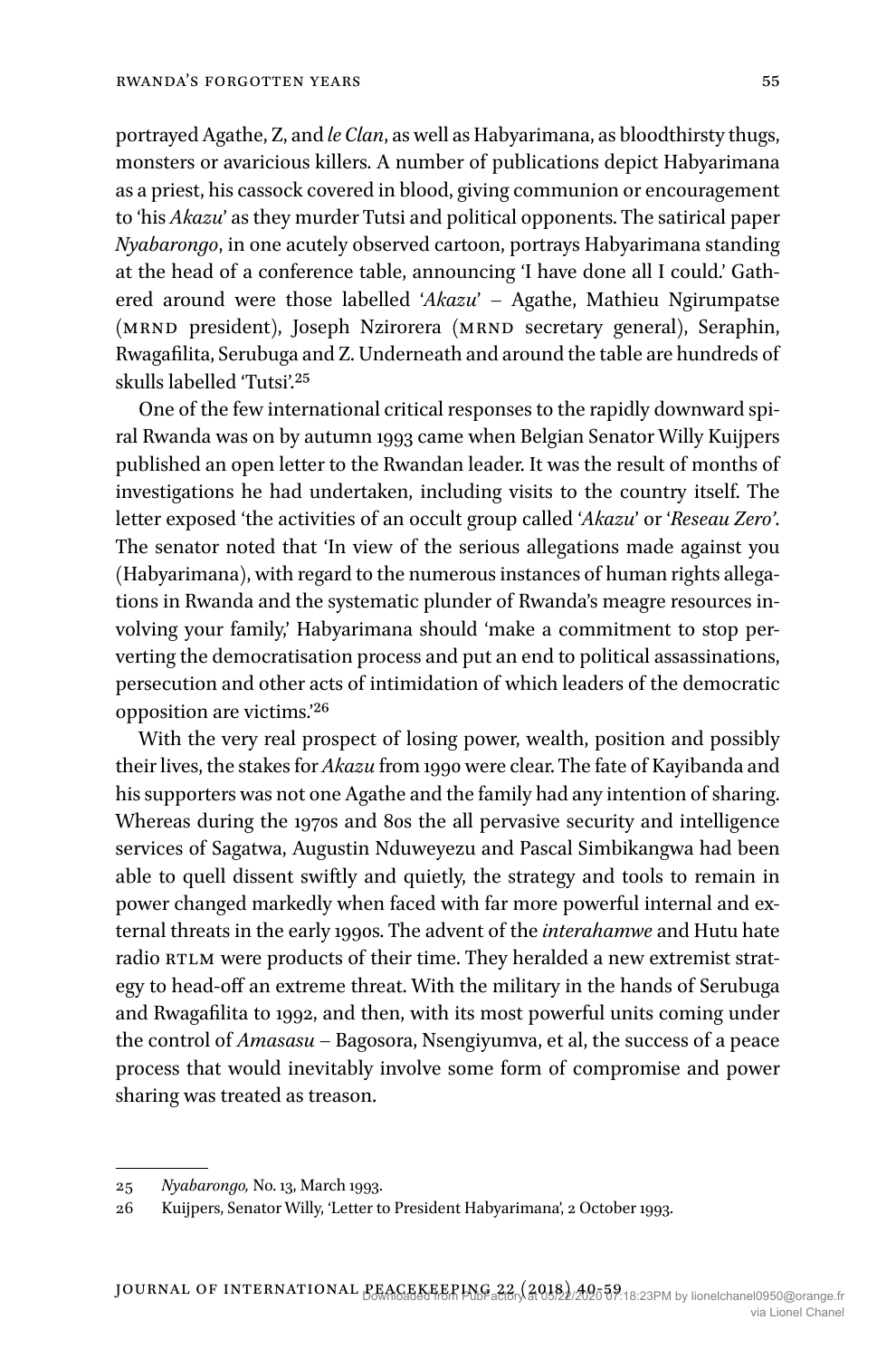Where was Habyarimana in all this? Never quite the fully paid up extremist of those around him, he was a president for the good times only, who delighted in the trappings of power and wealth, but failed to understand or adapt to the rapidly changing political and military pressure post 1990. He presents as a rather pathetic figure in his last years in office. He had taken part, with *Akazu*, in the planning and organising of the genocidal massacres that killed thousands of Tutsis, as the international commission of inquiry and the UN report of 1993 duly noted.<sup>[27](#page-16-0)</sup> He had helped promote and fund both  $RTLM$  and 'his' *interahamwe* and publicly used his position to give them impunity from prosecution by the moderate multiparty government of Dismas Nsengiyaremye from April 1992. Yet Habyarimana ultimately was another victim of *Akazu*. His political and personal indecision, the breakdown of his marriage to Agathe after years of being bullied and overruled by her and her family, meant his final two years were filled with personal angst and depression. That Habyarimana wanted to find a way out of office – a comfortable retirement away from the enemies who surrounded him – was no secret. Nor was it a secret that he had been threatened by members of *Akazu* – including Bagosora – who demanded he refuse to sign the Arusha Accords and should stand down from office in favour of a far more acceptable leader: for example Z's ambitious protégé Joseph Nzirorera. By mid 1993 Habyarimana had lost the presidency of MRND, control of the military and most importantly, control of his own family.[28](#page-16-1)

Habyarimana became a pawn of a far more dynamic, extreme and unstoppable network. He was more use to *Akazu* dead than alive. From October 1993 the Hutu 'power' movement took the cynical ethnic divisionism that had been used by the regime as a means to unify the Hutu majority and turned it into a policy of extreme, universal, violence. No one who listened to speeches from Froduald Karamira on 23 October 1993 or Justin Mugenzi at Nyamirambo stadium in January 1994, could have any doubt that they saw the only solution to Rwanda's problems as power keeping – for their Hutu extremist 'Power'

<span id="page-16-0"></span><sup>27</sup> Report of the International Commission of Investigation [fidh] on Human Rights Violations in Rwanda since 1 October 1990, Final report, (March 1993); United Nations, Commission on Human Rights, Report by Mr BW Ndiaye, Special Rapporteur, on his mission to Rwanda from 8 to 17 April 1993, (11 August 1993).

<span id="page-16-1"></span><sup>28</sup> Mathieu Ngirumpatse replaced Habyarimana at the MRND summer conference 1993. The president gave up his post as Defence Minister as part of the power sharing deal, and his position as head of the armed forces went first to Laurent Serubuga and on his forced retirement in 1992, to Deogratias Nsabimana. A number of visitors to the presidential residence commented on how Agathe and her family would lead discussions, debates and policy reviews with visiting guests even though Habyarimana was both head of the household and head of state and would have been expected to provide this role.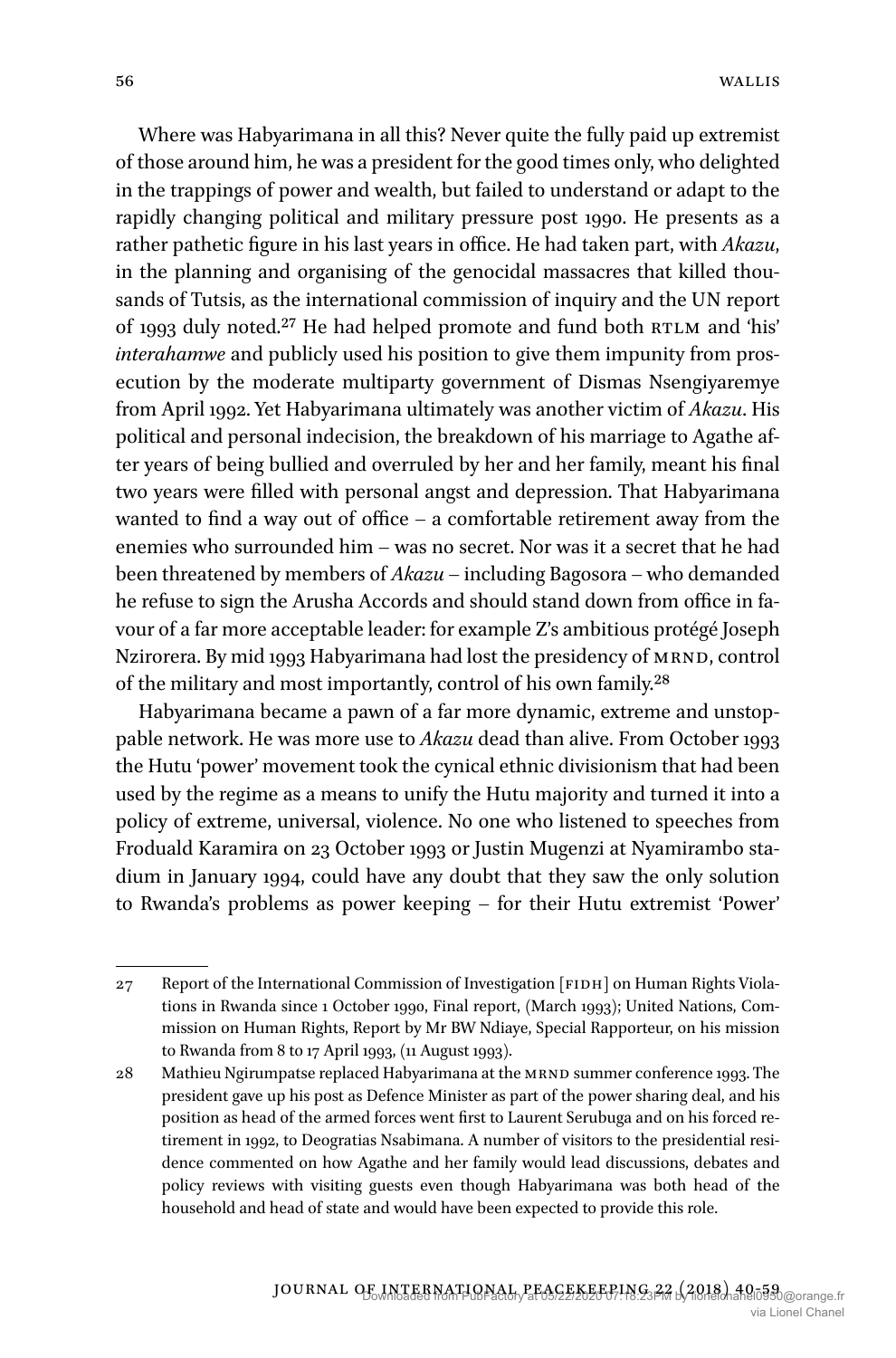faction – not power sharing with moderates and the RPF as Arusha demanded. Retaining authority over the country would involve the elimination of those enemies and traitors (the Tutsi and moderate Hutu) who blocked their way. *Interahamwe* who had initially been recruited, trained and armed to defend mrnd's interests against other political parties were now instructed to 'work' alongside these militias in the coming apocalypse. RTLM dj's were recruited not because of previous broadcasting excellence, but because they were ambitious stooges willing and able to communicate the extremist views of Felicien Kabuga, Ferdinand Nahimana, Jean-Bosco Barayagwiza, Seraphin and Agathe to the population at large.

In the hours and days after Habyarimana's death on 6 April 1994, *Akazu* moved swiftly to put in place an extremist regime within which it could fully operate to facilitate its main objective – retention of power. While Agathe and Seraphin remained in the country only until the agreed transition of power to Bagosora and his client interim regime was finalised, other core members of the network were already in place to begin the twin tasks of genocide and winning the renewed war with the RPF. For the remainder of the summer Agathe worked hard from her new base in Paris with her existing political and diplomatic connections to support Bagosora, Bizimana, Kabuga, Nzirorera, army chief Augustin Bizimungu and others from the network. Arms deals were set up and finalised while diplomatic and financial support was sought from proregime leaders such as Moi (Kenya), Mobutu (Zaire), Omar Bongo (Gabon) Eyadema (Togo), Biya (Cameroon), Gaddafi (Libya) and Mitterrand/Chirac in France. That the planned re-invasion of Rwanda (September 1994–96) in the aftermath of the genocide did not happen was certainly not due to a lack of effort from the network and its international sympathisers. The ex-far and *interahamwe,* now based in the UN-funded refugee camps in Zaire and Tanzania, were rearmed and trained for the expected attack on the new Rwandan government. They were directed principally from Kenya where Agathe, Z, Kabuga, other *Akazu* and former senior regime figures had taken up residence[.29](#page-17-0)

In their ruling of 15 February 2007, the Appeal Court of the French Refugee Commission [OFPRA] ruled against Agathe's attempt to gain refugee status in the country. In its damning findings, upheld later by the Council of State, it noted 'Mme Agathe Kanziga, widow Habyarimana, had an eminent role in the 'first circle of power' called *Akazu*; that she exercised a de facto authority between 1973 and 1994 but also beyond this date, keeping up privileged links with the caretaker government then with the Rwandan government in exile; that

<span id="page-17-0"></span><sup>29</sup> See Wallis, *Stepp'd in Blood*, pp. 485–520.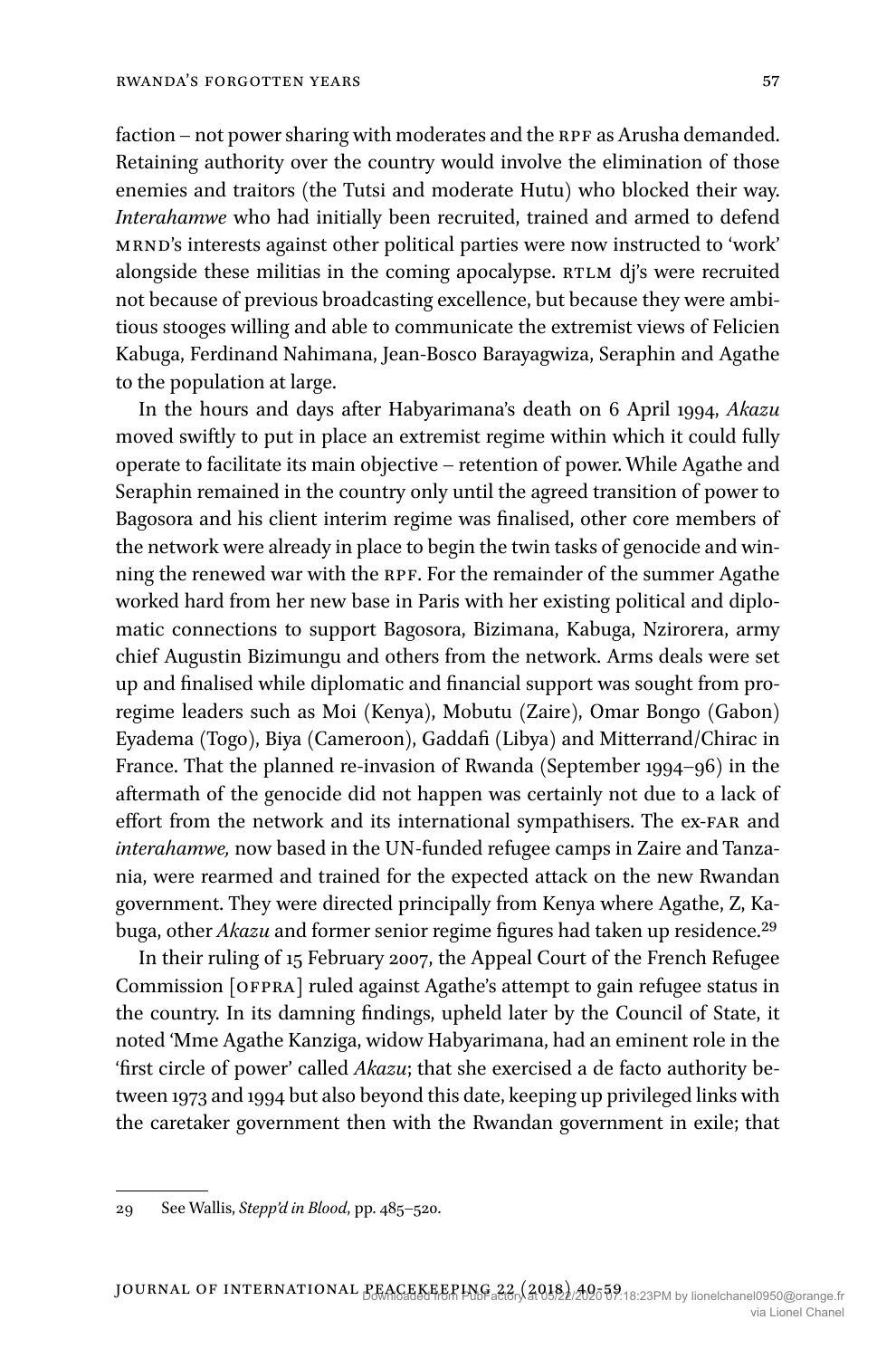she evidently tried to conceal her real role and engagement in the country's political life; that her denial of the existence of massacres perpetrated by Hutu extremists on the Tutsi population as well as her denial of all ethnic tension in Rwanda before October 1990 need to be interpreted as the desire to hide her real awareness of the situation in her country; that she was at the heart of the genocidal regime responsible for the preparation and execution of the genocide that occurred in Rwanda during the year 1994; that she cannot therefore validly deny her support for the most extremist Hutu ideas, her direct links with those responsible for the genocide and her real influence on political life in Rwanda'. It noted 'the preponderant influence of the petitioner [Agathe] in the operation of political power as it was really exercised in Rwanda from 1973 to 1994, notably in her role as a hidden coordinator of different political, economic, military, and media circles, and to emphasize also the reality of her preponderant positioning within what has been designated as the *Akazu*, in the sense of a confraternity based on family, business, or other links and involved in the authoritarian exercise of power via structures of organised violence, and finally to decide that she was involved, within these different structures, in the development and preparation of massacres on an ethnic basis between April and June 1994'.[30](#page-18-0)

*Akazu* changed and developed in the years from 1973 in terms of those who were part of the network and in its operational outcome: from its early years when it aimed at seizing power, wealth and control of every part of the state, to its post 1990 extremist incarnation with new recruits, organisations and structures put in place to protect at any cost the very wealth and position in the country it had so impressively grasped. However, it is during the years 1973–93, when it was able to establish itself throughout every part of the churches and state, military and administration that made possible the 'bringing of the apocalypse' to Rwanda in 1994. The crimes of *Akazu* during these two decades have almost entirely been forgotten and those responsible for the thousands of killings that took place then have gone unpunished. No international tribunal has ever looked at these crimes nor has the international community taken any interest in bringing to justice those responsible who now live comfortable lives outside Rwanda, often in the very countries whose assistance allowed *Akazu* to blossom during its formative years. Just as the Holocaust cannot be understood without reference to the rise of the Nazi party and its anti-semitic ideology and crimes during the 1930s, so the Rwandan genocide against the Tutsi can only be understood by reference to its perpetrators and their exercise

<span id="page-18-0"></span><sup>30</sup> French Republic, The Commission of Appeal for Refugees, (2nd Division), case No. 564776, Mme Agathe Kanziga, widow Habyarimana, 15 February 2007.